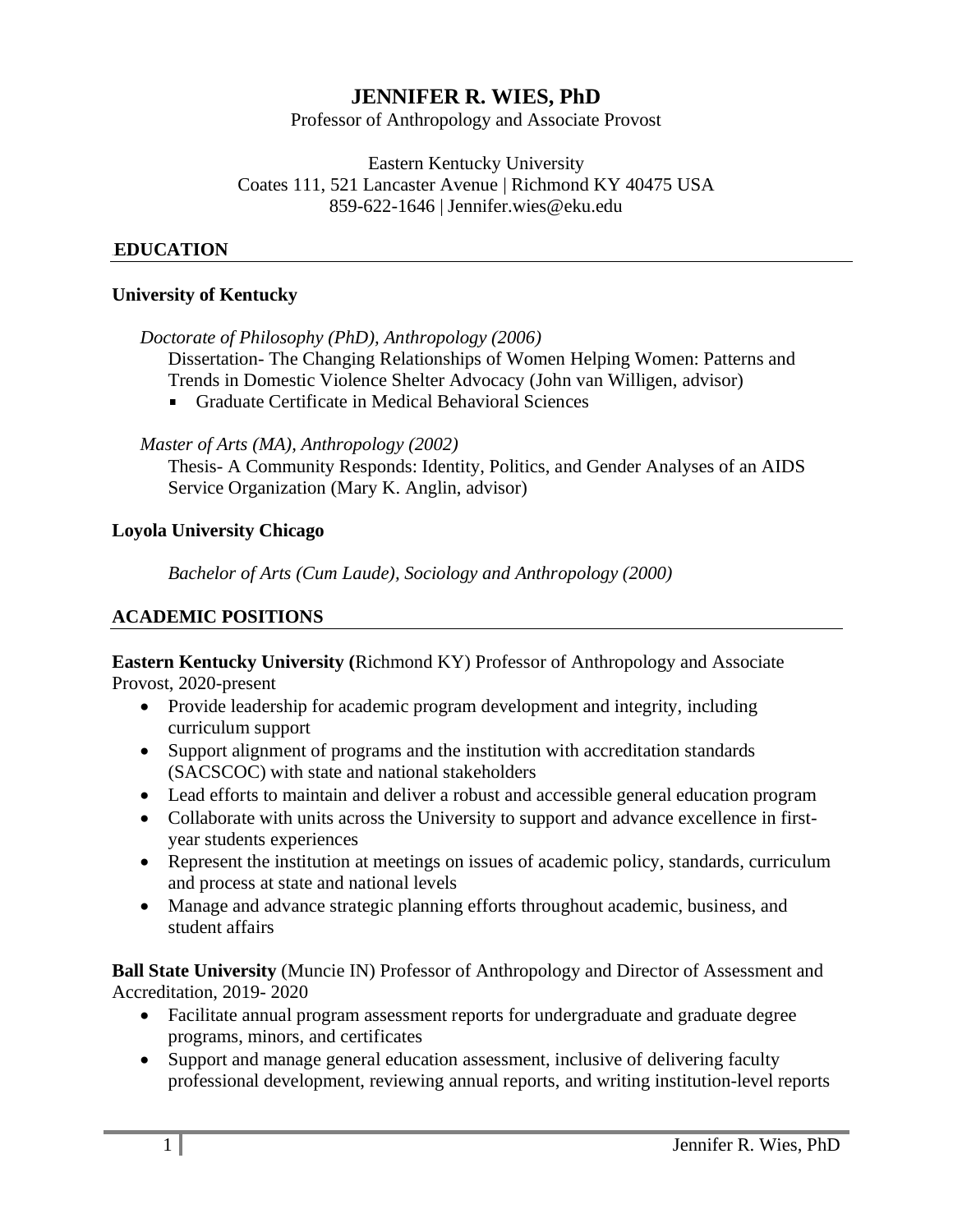- Collaborate with student support units, such as First-Year Programs, Career Services, Advising, and the Tutoring and Learning Center to advance curriculum development and articulate academic programs with statewide and employer agendas
- Lead efforts for Higher Learning Commission accreditation processes, including Steering Committee leadership, organizing campus-wide continuous improvement efforts, preparing documentation for peer review, and serving as the institution's Assurance System Coordinator
- Support and manage specialized accreditation processes for academic and student support programs
- Develop and oversee the accreditation-driven Quality Initiative, a campus-wide initiative to improve Reporting and Data Effectiveness
- Collaborate with department leaders, deans, and senior leadership in the Academic Unit Review process, inclusive of delivering faculty professional development
- Contribute to strategic initiatives in the Provost and Vice Provost for Academic Affairs area, including enhancing community engagement and new faculty and staff enculturation

**Ball State University** (Muncie IN) Professor and Chair of Anthropology, Undergraduate Coordinator, Graduate Advisor, 2017-2019

- Coordinate undergraduate curriculum offerings, recruit students to the major and minor, deliver strengths-focused advising to students, and mentor students for post-graduation success
- Serve as the advisor for undergraduate and graduate students and mentor graduate student theses and practica
- Contribute to department, college, university, and community committees and initiatives
- Provide leadership for department course scheduling, grant submissions, academic curricula, co-curricular engagements, and student learning initiatives
- Manage faculty and staff personnel, professional development, and unit strategic initiatives
- Provide supervision and support for the Applied Anthropology Laboratories, a research and practice unit generating nearly \$300,000 annually in grants and contracts
- Maintain an active research agenda and contribute to an intellectual community through presentations, publications, and other mediums
- Cultivate relationships with donors, alums, and employers to support the growth of department endowments

**Eastern Kentucky University** (Richmond KY) Associate Professor of Anthropology, Anthropology Program Coordinator, and Associate Faculty of Graduate Research and Education, Department of Anthropology, Sociology, and Social Work, 2013- 2017 (Assistant Professor 2010-2013)

- Deliver general education, lower-division, and upper-division courses in Anthropology and the Honors Program
- Advise Anthropology majors and minors in curriculum decisions
- Mentor students in pursuit of co-curricular opportunities and post-graduation careers or advanced education
- Develop courses in anthropology, including 13 undergraduate course offerings and 15 unique independent study selections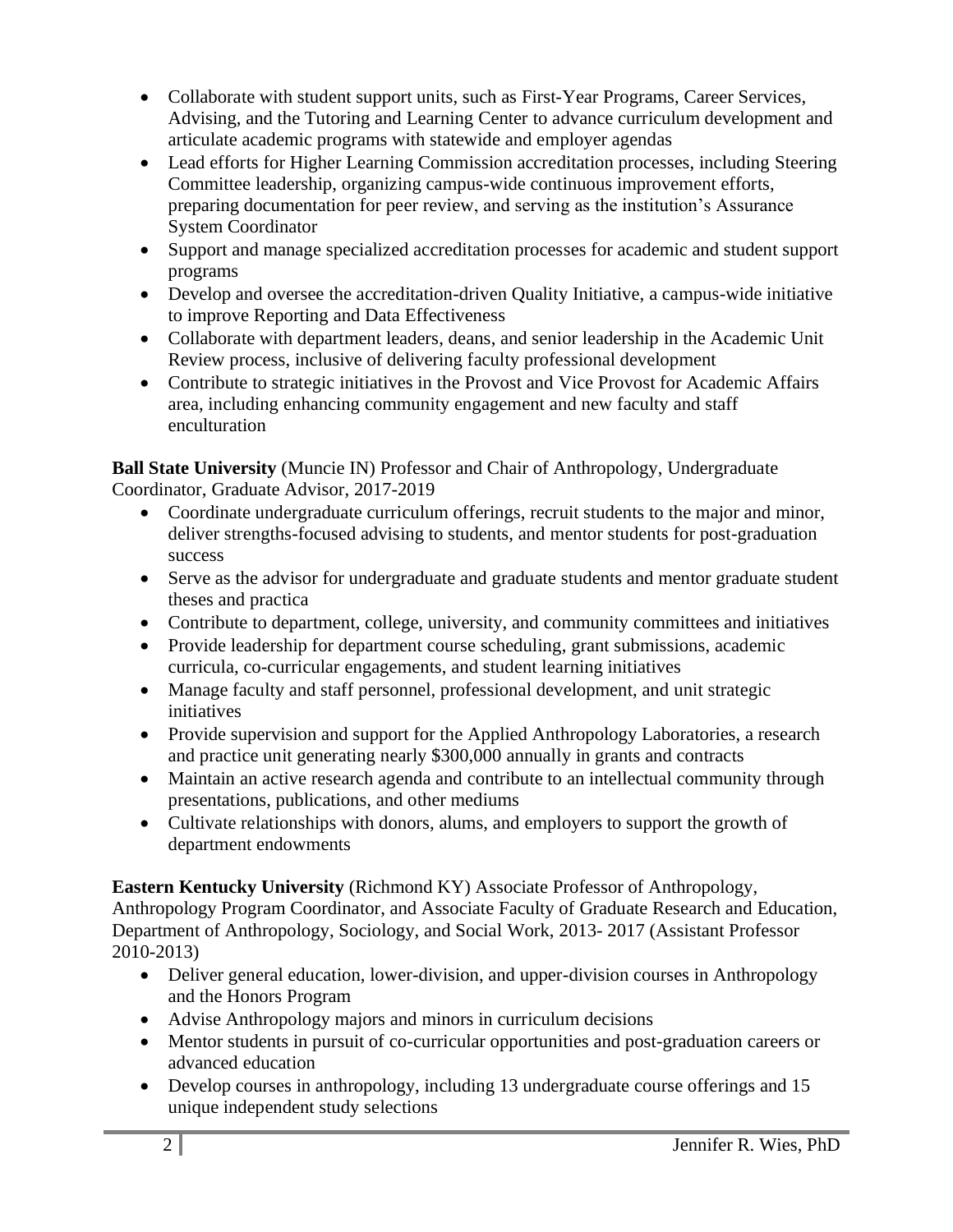- Align curriculum options with department, college, and University goals and objectives
- Coordinate course schedules, organize faculty meetings and in-services, and mediate student questions and concerns
- Develop course assessment measurements, rubrics, and reports to evaluate student learning outcomes
- Serve department and university committees in achieving short and long-range goals

University Planning and Assessment Co-Chair, Office of the Associate Vice Provost for Institutional Effectiveness, 2015-2017

- Co-chair the University Planning and Assessment Committee, a diverse body responsible for reviewing and providing annual feedback to academic  $(n=138)$ , student success  $(n=17)$ , and administrative/business units  $(n=46)$  on strategic plans and assessment reports
- Collaborate and coordinate with constituents across campus and beyond, including (but not limited to) faculty teaching disciplinary-accredited programs (for example nursing, teacher preparation, social work, paralegal studies, and recreation and parks administration), staff maintaining campus grounds and accounting ledgers, and administrators at all levels
- Facilitate professional development sessions and workshops to continuously improve learning environments, support innovative instruction, and develop, maintain, and enhance strategic plans
- Serve as an Executive Leadership Team member and Assessment Coordinator for the Quality Enhancement Program, an initiative focused on improving learning in a campus-identified area (critical reading), and provide specialized training for accreditation document preparation and student learning data collection and analysis
- Serve as the Assessment Director on the General Education Committee, overseeing biannual reporting of student learning outcomes across general education courses (N=132)
- Collaborate with unit and college leaders to manage assessment of campus-wide high-impact practices, including service-learning and community engagement
- Organize the annual Assurance of Learning Showcase, a celebration of innovative, sustainable assessment practices across campus, paired with professional development.
- Support unit review processes and preparations in a collaborative, collegial, and advocacycentered manner
- Coordinate with Institutional Research and Institutional Effectiveness to prepare accurate, timely, and appropriate data to constituents and for transmission to institutional leadership
- Communicate strategic planning, assessment, and evaluation results to constituents, institutional leadership, and external stakeholders
- Synthesize quantitative and qualitative research methods to support sustainable and authentic evaluation in higher education

## **Women's Center, Xavier University** (Cincinnati OH) Director and University Instructor, 2007-2010

- Provide leadership and administration responsibilities for a university department with three function areas: provide advocacy and resources, develop and implement educational programs, and conduct research focusing on women, girls, and gender
- Manage essential operations related to the department, including budgetary responsibilities, reporting requirements, and employee supervision
- Advance institutional research agendas pertaining to women, gender, and diversity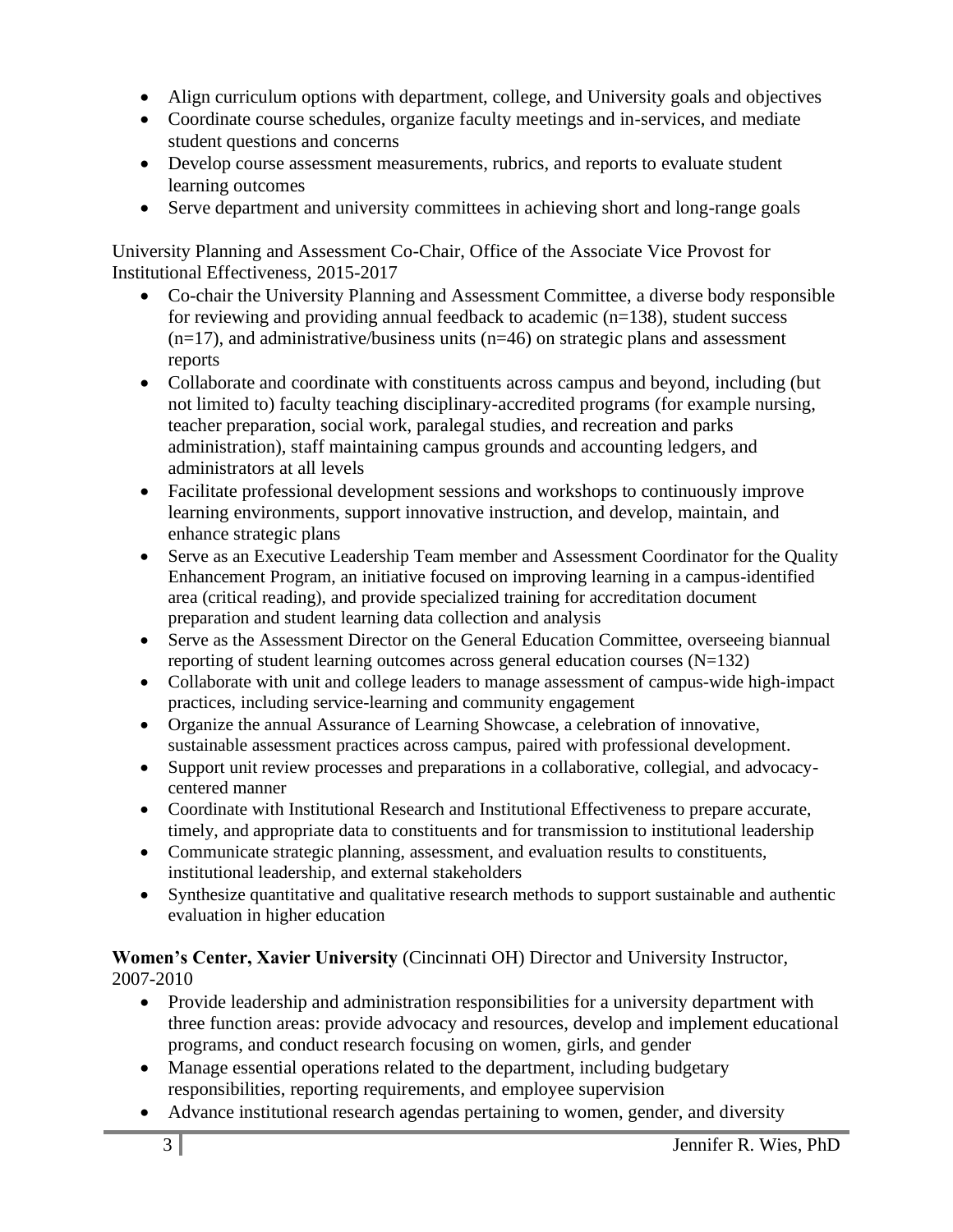- Develop and submit grant proposals to advance programming and research
- Provide instruction and support for the Sociology, Social Work, and University Studies departments
- Design and implement assessment strategies for student learning attained through Women's Center programming and contribute to the national assessment standards for student affairs
- Serve on over 25 campus, community, and national committees and councils

## **PUBLISHED WORKS**

## **Books**

Under contract. Wies, Jennifer R. and Hillary J. Haldane, eds. *Applying Anthropology to General Education*. Abingdon, United Kingdom: Routledge.

Wies, Jennifer R., and Hillary J. Haldane, eds. 2015. *Applying Anthropology to Gender-Based Violence*. Lanham MA: Lexington Books.

Wies, Jennifer R., and Hillary J. Haldane, eds. 2011. *Anthropology at the Front Lines of Gender-Based Violence.* Nashville TN: Vanderbilt University Press.

## **Articles**

Placek, Caitlyn D., Jean Marie Place, and Jennifer Wies. 2021. "Reflections and Challenges of Pregnant and Postpartum Participant Recruitment in the Context of the Opioid Epidemic." *Maternal and Child Health Journal* 25: 1031-1035.

Scott, Rebecca R., Jennifer R. Wies, and Caroline Reid. 2020. "From the Editors, Introduction to the Special Issue on Social Justice." *Journal of Appalachian Studies* 26(2): 153-155.

Wies, Jennifer R., Alisha Mays, Shalean Collins, and Sera Lewise Young. 2020. "*As long as we have the mine, we'll have water*: Cultural models of water insecurity in Appalachian Kentucky." *Annals of Anthropological Practice* 44(1): 65-76.

Wies, Jennifer R. 2020. "Voices: A Memorial, a History, and a Call for the Future of the Practice and Application of Feminist Anthropology." *Feminist Anthropology* 1(1): 108-117.

Jones, Carla and Jennifer Wies. 2019. "Feminist Anthropology for Our Times." *Anthropology News*, August 26, 2019.

Wies, Jennifer R. 2018. "Perceptions of Risk, Lives in Sacrifice: Service, Learning, and Liberation Pedagogy in Appalachia." *Teaching and Learning Anthropology* 1(1): 1-21.

Wies, Jennifer R., and Daniel Ginsberg. 2017. "Understanding and Resisting Gender-Based Violence." *Anthropology News* 58: 19–20.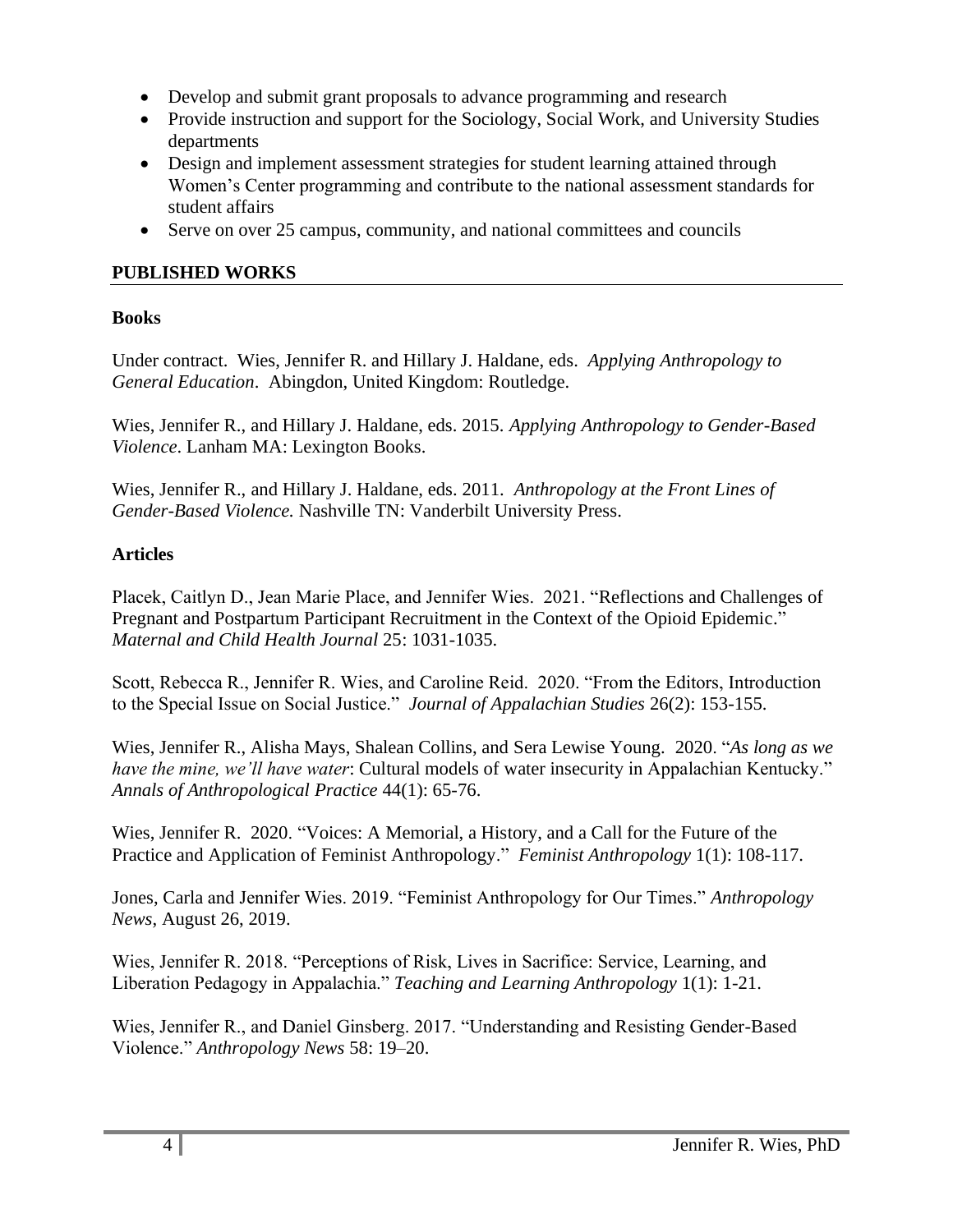Reid, Caroline, Jennifer R. Wies, David C. May, and Brianna Wright. 2017. Safety Perceptions and Experiences with Violence among College Students. *Contemporary Journal of Anthropology and Sociology*. 5(Supplemental): 4-20.

Wies, Jennifer R. with Alisha Mays. 2016. Teaching Anthropology in the Sacrifice Zone. *Anthropology News* 57(9): e41-e43.

Wies, Jennifer R. 2016. Advancing Equity in Higher Education. *Anthropology News* 57(8): e82 e83.

Wies, Jennifer R. 2015. Title IX and the State of Campus Sexual Violence in the United States: Power, Policy, and Local Bodies. *Human Organization* 74(3): 276-286.

Wies, Jennifer R. 2014. Engaged Ethnography in Appalachia: Indigeneity, Resistance, and Loyalty. *Practicing Anthropology* 36(4): 37-42.

Wies, Jennifer R., and Kathleen Coy. 2013. Measuring Violence: Vicarious Trauma Among Sexual Assault Nurse Examiners. *Human Organization* 72(1): 23-30.

Wies, Jennifer R. 2013. Health Inequalities: Structural Violence and Invisibility. *Anthropologies* 17.

Wies, Jennifer R., Caroline Reid, and David C. May. 2013. Holistic Responses to Campus Violence in the United States: Understanding the Needs of Campus and Community-Based Service Providers. *Kentucky Journal of Excellence in College Teaching and Learning* 11:81-95.

Wies, Jennifer R. 2012. Feminist Anthropology for the Publics: Tidemarks, Legacies, and Futures. *Voices: A Publication of the Association for Feminist Anthropology* 12(1): 32-34.

Garth, Hanna and Jennifer R. Wies. 2012. Introduction: Tidemarks and Legacies of Feminist Anthropology. *Voices: A Publication of the Association for Feminist Anthropology* 12(1): 1.

Adelman, Madelaine, Hillary Haldane, and Jennifer R. Wies. 2012. A Transdisciplinary Effort to Mobilize Culture As an Asset Against Gender Violence. *Violence Against Women* 18(6): 691- 700.

Zascavage, Victoria, Kathleen G. Winterman, Max Buot, Jennifer R. Wies, and Natalie Lysinski. 2012. Student Life Stress in Education and Health Services Majors. *Higher Education Research & Development* 31(4): 599-610.

Wies, Jennifer R. 2011. Anti-Domestic Violence Coalition Practice: Theorizing Collaboration and Participation. *Annals of Anthropological Practice* 35(2):66-78.

Wies, Jennifer R. 2011. Practicing Political Economy: Anthropology and Domestic Violence Advocacy. *Practicing Anthropology* 33(3):4-8.

Wies, Jennifer R. 2009. Boundaries in Carework: A Case Study of Domestic Violence Shelter Advocates in the United States. *Global Public Health* 4(5): 464-476.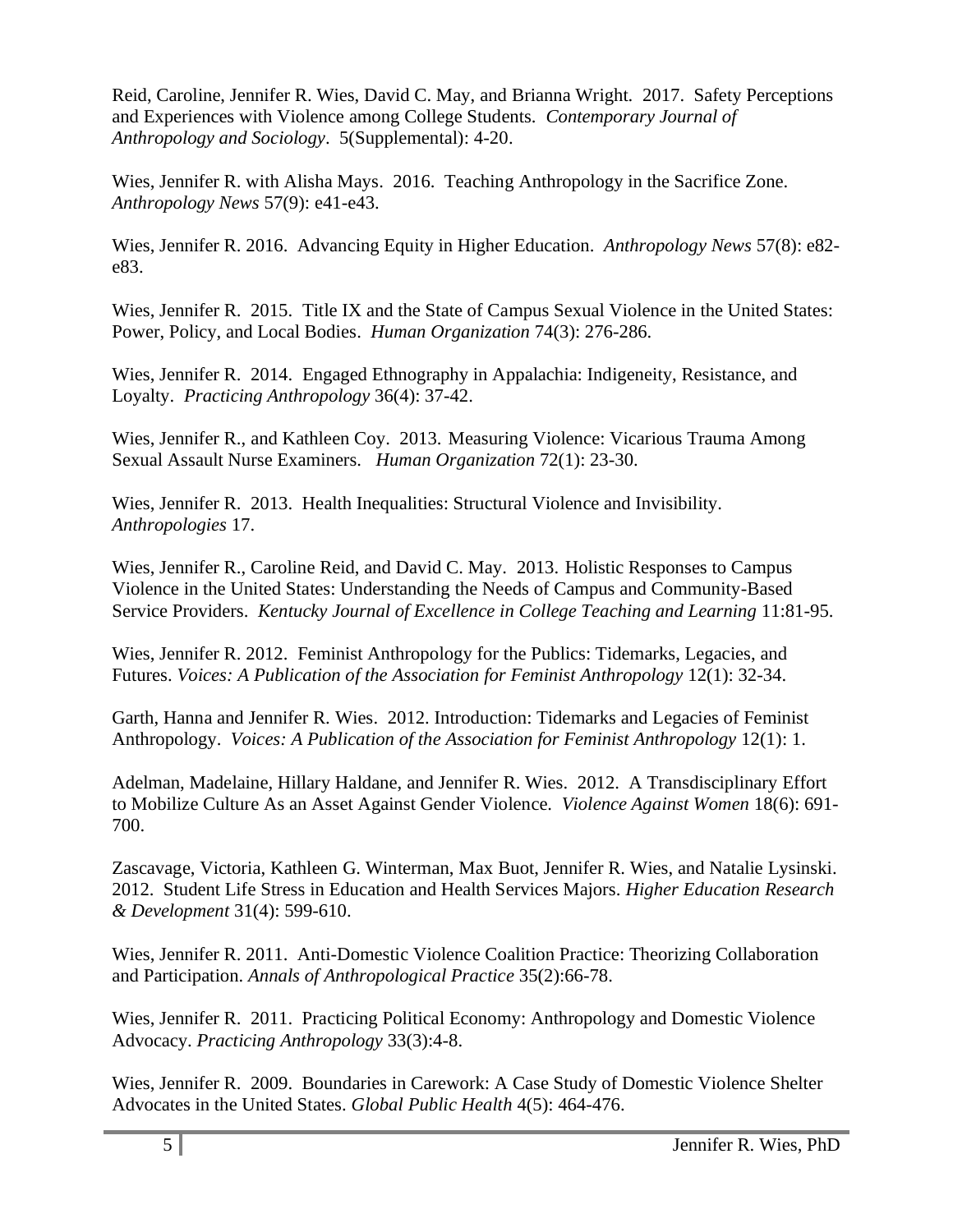Wies, Jennifer R. 2008. Professionalizing Human Services: A Case of Domestic Violence Shelter Advocates. *Human Organization* 67(2):221-233.

## **Book Chapters**

Wies, Jennifer R., and Hillary J. Haldane. 2018. "Structures of Violence Throughout the Life Course: Cross-Cultural Perspectives of Gender-Based Violence." In *Gender and Demography*, edited by Nancy Riley and Jan Brunson, 329–40. Dordrecht, The Netherlands: Springer International Publishing.

Wies, Jennifer R. and Hillary J. Haldane. 2016. "Cross-Cultural Studies of Gender-Based Violence: Holistic Approaches for Marital Rape Research." In *Martial Rape: Consent, Marriage, and Social Change in Global Context*. K. Yllo and M.G. Torres, eds. Pp. 29-37. New York: Oxford University Press.

Wies, Jennifer R., Britteny Howell, and Michelle Faulks. 2015. "Medical Anthropology." Global Child Health, Second Edition. In *Textbook of Global Child Health*. D.M. Kamat and P.R. Fischer, eds. Pp. 65-78. Washington DC: American Academy of Pediatrics. Wies, Jennifer R. and Hillary J. Haldane. 2015. "Return to the Local: Lessons for Global Change." In *Applying Anthropology to Gender-Based Violence: Local Practices, Global Responses*. J. Wies and H. Haldane, eds. Pp. 1-12. Lanham, MA: Lexington Books.

Wies, Jennifer R. 2015. "Campus Sexual Violence Policies and Practices: A Holistic and Historical Approach to Research and Practice." In *Applying Anthropology to Gender-Based Violence: Local Practice Global Responses*. J. Wies and H. Haldane, eds. Pp. 119-132. Lanham, MA: Lexington Books.

Wies, Jennifer R. 2013. "Engaged Ethnography with Domestic Violence Organizations: Activisms and Advocacies in the Neoliberal Era." In *Feminist Activist Ethnography: Counterpoints to Neoliberalism in North America*. D. Davis and C. Craven, eds. Pp. 53-68. Lanham MD: Lexington Books.

Wies, Jennifer R., Britteny Howell, and Michelle Faulks. 2012. "Medical Anthropology." In *Textbook of Global Child Health*. D.M. Kamat and P.R. Fischer, eds. Pp. 69-83. Washington DC: American Academy of Pediatrics.

Wies, Jennifer R. 2012. "Mobilizing Anthropology Against Sexual Violence." *In* Cultural Anthropology. G. Ferraro, ed. Detroit: Gale.

Wies, Jennifer R. and Hillary J. Haldane. 2011. "Ethnographic Notes from the Front Lines of Gender-Based Violence." In *Anthropology at the Front Lines of Gender-Based Violence*. J.R. Wies and H.J. Haldane, eds. Pp. 1-17. Nashville TN: Vanderbilt University Press.

Wies, Jennifer R. 2011. "The Campus Women's Center as Classroom: A Model for Thinking and Action." In *Empowering Women in Higher Education and Student Affairs: Theory, Research, Narratives, and Practice from Feminist Perspectives* P. Pasque and S. Errington, eds. Pp. 255-269. Sterling, VA: Stylus Publishing.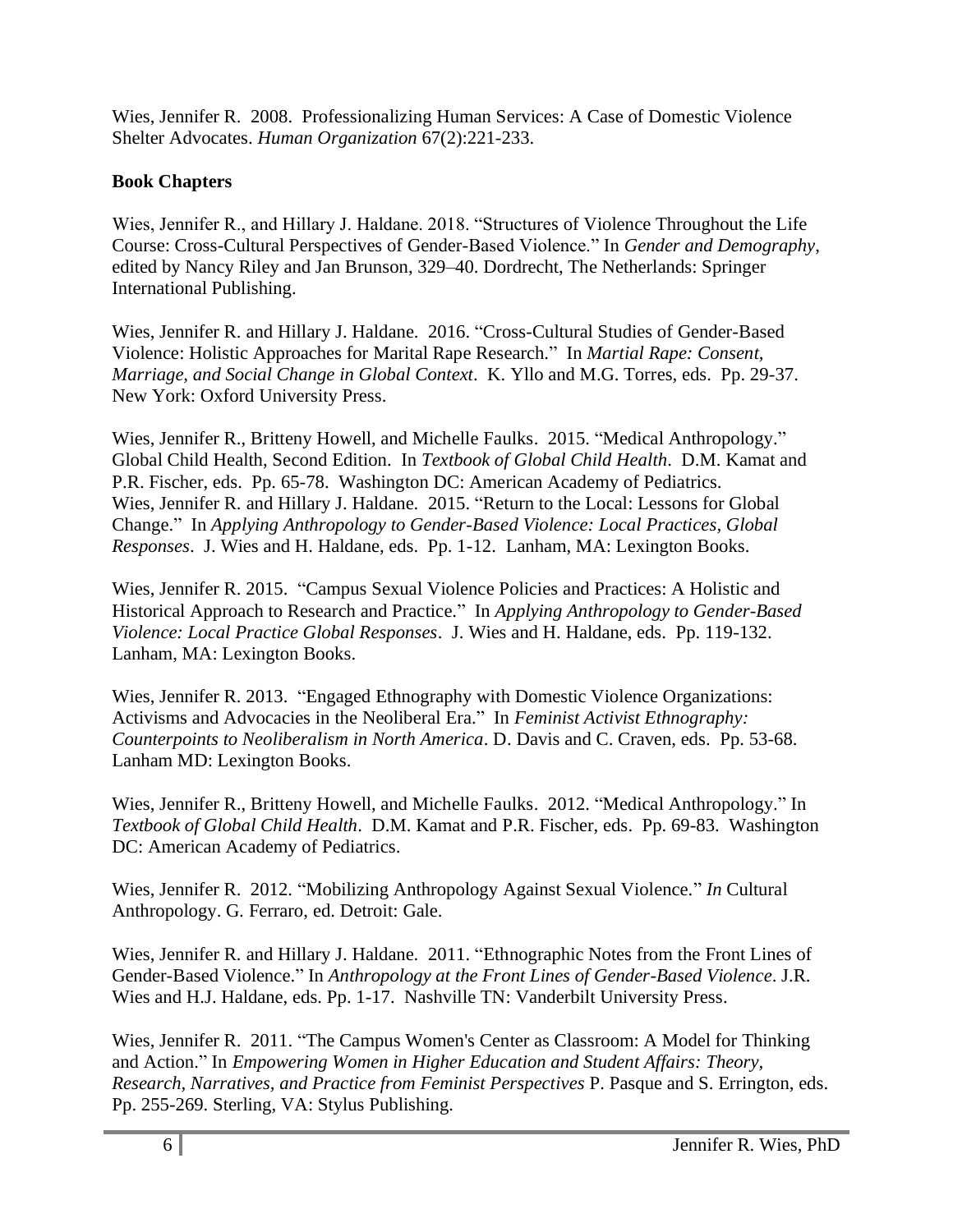Wies, Jennifer R. 2011. "Women's Resource Centers." In *The Multimedia Encyclopedia of Women in Today's World*. M.Z. Stange, C.K. Oyster, and J.G. Golson, eds. Pp. 1582-1584. Thousand Oaks CA: Sage.

Wies, Jennifer R. 2011. "Domestic Violence Centers." In *The Multimedia Encyclopedia of Women in Today's World.* M.Z. Stange, C.K. Oyster, and J.G. Golson, eds. Pp. 415-417. Thousand Oaks CA: Sage.

Wies, Jennifer R. 2011. "Women's Shelters- United States." In *The Encyclopedia of Infanticide*. B. Bechtold and D.C. Graves, eds. Pp. 276-277. Lewiston, NY: Edwin Mellen Press.

Wies, Jennifer R. 2010. "Violence Against Mothers and Children." In *Encyclopedia of Motherhood.* A. O'Reilly and J.G. Golson, eds. Pp. 1244-1250. Thousand Oaks CA: Sage.

Boyd, Chimi, Janine Cavicchia, Peg Lonnquist, Rebecca Morrow, Claire Robbins, Cathy Seasholes, and Jennifer R. Wies. 2009. "The Role of Women Student Programs and Services." In *CAS Professional Standards for Higher Education, Seventh Edition*. L. Dean, ed. Pp. 390-392. Washington, D.C.: Council for the Advancement of Standards in Higher Education.

### **Other Published Works**

Wies, Jennifer R. 2019. Review of *Critical Perspectives on Human Rights*, by Birgit Schippers, ed. *CHOICE Connect* 56(7).

Wies, Jennifer R. 2016. Applying Anthropology for a Safer World. *American Anthropological Association Blog*. https://blog.americananthro.org/2016/04/19/applying-anthropology-for-asafer-world/.

Wies, Jennifer R. 2016 Review of *The Seductions of Quantification: Measuring Human Rights, Gender Violence, and Sex Trafficking*, by Sally Engle Merry. *CHOICE Connect* 54(4).

Wies, Jennifer R. 2016. Cross Cultural Studies in Gender-Based Violence Series. *SfAA News*  $27(2)$ .

Wies, Jennifer R. 2016. Updates from the Treasurer. *SfAA News* 27(2).

Wies, Jennifer R. 2013. From the Treasurer, In Focus: SfAA Journal Subscriptions. *SfAA News*  24(3): 7.

Wies, Jennifer R. 2013. Theorizing Campus Violence. *SfAA News* 24(2): 37-38.

Wies, Jennifer R. 2013. Treasurer News. *SfAA News* 24(2): 7-9.

Wies, Jennifer R. 2013. Food Insecurity in Rural Appalachia: The Gender-Based Violence of Women Affected by Incarceration. *SfAA News* 24(1):35-36.

Wies, Jennifer R. 2013. Treasurer News. *SfAA News* 24(1):31-32.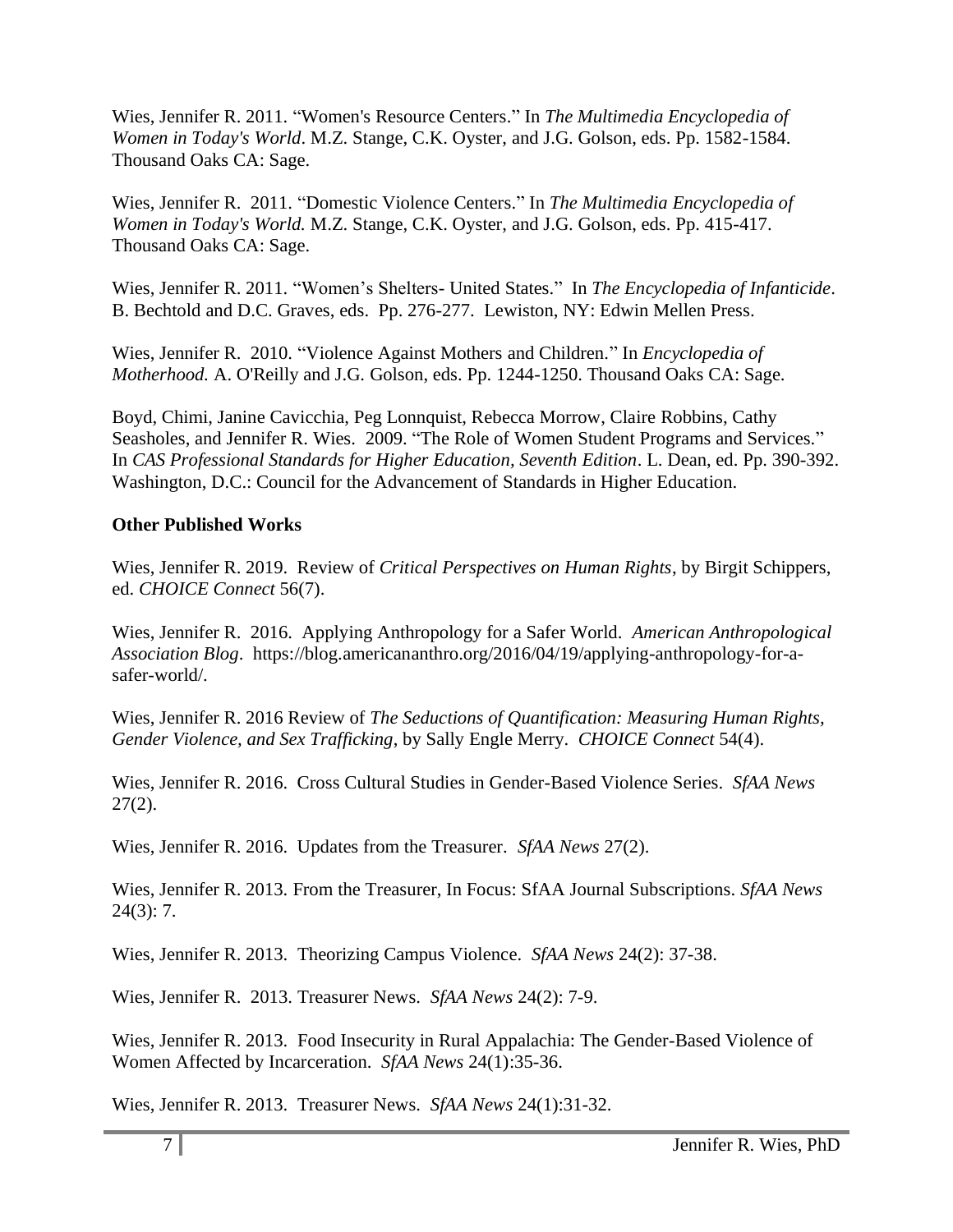Wies, Jennifer R., and Hillary J. Haldane. 2012. Growing a Book. *SfAA News* 23(1):36-38.

Haldane, Hillary J., and Jennifer R. Wies. 2010. Missing Men? Thinking Anthropologically about Men, Gender-Based Violence, and Social Change. *SfAA News* 21(2):32.

Wies, Jennifer R., and Hillary Haldane. 2010. 100 Years of Celebrating International Women's Day: Gender-Based Violence, Anthropology, and Progress. *SfAA News* 21(1):19-20.

Brennan, Katherine, Jennifer R. Wies, Katelyn Rasmussen, and Hillary Haldane. 2009. Intimate Partner Violence on Campus: Highlighting Students' Perspectives. *SfAA News* 20(2):47-49.

Wies, Jennifer R. and Kristin Hoff. 2008. Culture, Blame, and Gender Based Violence: Sexual Assault on Campus. *SfAA News* 19(4): 23-24.

Haldane, Hillary, and Jennifer R. Wies. 2008. Gender Based Violence, Part II: The Global Crisis. *SfAA News* 19(3):38-39.

Wies, Jennifer R., and Hillary Haldane. 2008. Gender Based Violence, Part I: The United States. *SfAA News* 19(2):43-44. Wies, Jennifer R. 2008. Gender Equity, Higher Education, and Campus Women's Centers: Results from a Rapid Needs Assessment. Cincinnati OH: Xavier University.

Wies, Jennifer R. 2008. Research as a Vehicle for Empowering Leaders. In *Connections*. Pp. 8- 9, Vol. 8(7): Women's Leadership on Jesuit Campuses.

## **GRANTS AND CONTRACTS (Funded)**

Multi-level Investigation on Pathways to Health Equity for Maternal Opioid Treatments in Delaware County, Indiana. Jean Marie Place (co-PI), Caitlyn Placek (co-PI), and Jennifer R. Wies (co-PI). Indiana Clinical and Translational Sciences Institute Community Health Partnerships (Award Number UL1TR002529 from the National Institutes of Health, National Center for Advancing Translational Sciences, Clinical and Translational Sciences Award), \$25,000; 2018-2020.

Drilling Down: Strengthening Student Learning at the Course Level. Jennifer R. Wies (PI). Ball State University Office of Institutional Effectiveness Assessment Grant Program, \$3,000; 2019.

Healthy Moms, Healthy Communities: Understanding Perceptions & Evaluating Maternal Opioid Treatment in Muncie. Caitlyn Placek (co-PI), Jean Marie Place (co-PI), and Jennifer Wies (co-PI). Ball State University Provost's Immersive Learning Grant Program, \$10,742.50; 2018-2019.

Closing the Loop: Strengthening Anthropology Program-Level Assessment. Jennifer R. Wies (PI). Ball State University Office of Institutional Effectiveness Assessment Grant Program, \$3,000; 2018.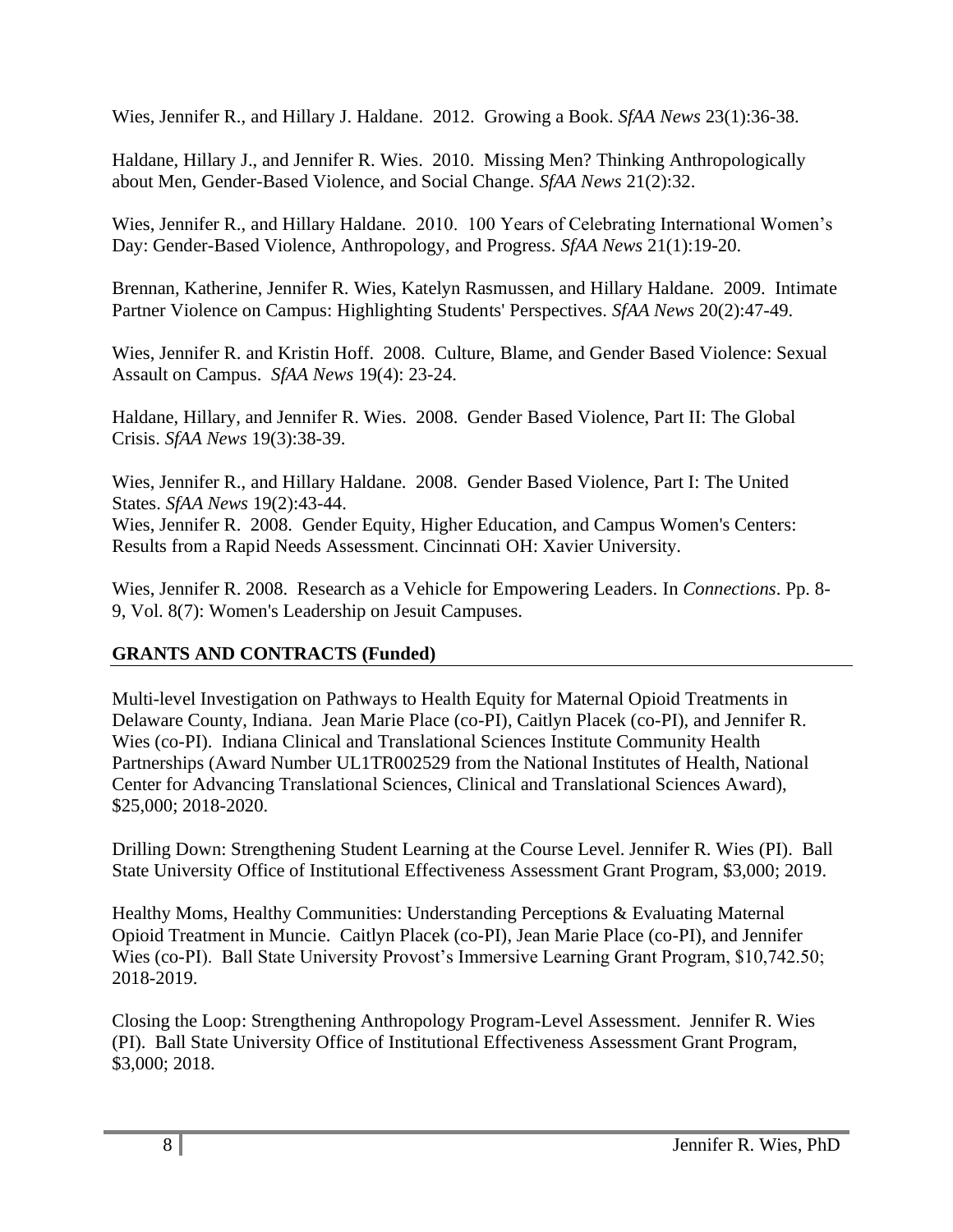Agricultural Literacy, Perry County (KY) Public School System (PI) and Jennifer R. Wies (Co-PI). Eastern Kentucky University Center for Appalachian and Regional Stewardship Presidential Grant, \$10,000; 2015-2016.

Service-Learning Technology Grant. Jennifer R. Wies (PI). Eastern Kentucky University, Student Government Association, \$1,521; 2015.

Understanding Food Insecurity Through Life Histories in Clay County, Kentucky. Jennifer R. Wies (PI). Eastern Kentucky University, College of Arts and Sciences, \$4,493; 2015.

Strategies for Improving Student Reading Comprehension. Jennifer R. Wies (PI). Council for Postsecondary Education, \$1,000; 2013.

Vicarious Trauma Among Sexual Assault Nurse Examiners: Rates and Correlating Factors. Jennifer R. Wies (PI). Eastern Kentucky University College of Arts and Sciences Junior Faculty Summer Research Award, \$4,500; 2011.

Promoting Health Behaviors and Attitudes through Environmental Management: Creating a Culture of Choices for Musketeers, Jennifer R. Wies (Co-PI) and Kimberly Powers-Hoyt (Co-PI). CHOICES- National Collegiate Athletic Association, \$36,200; 2009.

Cultivating Career Exploration for Undergraduate Women, Kimberly Powers- Hoyt (PI), Jennifer R. Wies (Co-PI), and Bethany Kilgore (Co-PI). CHAMPS Lifeskills Award- National Collegiate Athletic Association, \$2,000; 2009.

Evaluating Methodologies, Advancing Justice: Philanthropy and Applied Research Methods, Jennifer R. Wies (PI). Xavier University Peace & Justice Programs, \$3,750; 2010. Practicing Philanthropy as Experiential Learning, Jennifer R. Wies (PI). Xavier University Peace & Justice Programs, \$4,000; 2009.

Identifying and Redressing Barriers to Graduate School Success Among First Generation College Women: Project Advance, Jennifer R Wies (PI) and Kristin Hoff (Co-PI). Jesuit Network for Equitable Excellence- Access and Equity Grant, \$2,888; 2008.

Finding Our Feminisms: Unearthing the History of Breen Lodge, Jennifer R. Wies (Co-PI), Stephanie Brzuzy (Co-PI), and Shelagh Larkin (Co-PI). Xavier University Center for Teaching Excellence, \$3,500; 2007.

Applying Anthropology to Domestic Violence, Jennifer R. Wies (PI). University of Kentucky Department of Anthropology Susan Abbott Jamieson Pre-Dissertation Research Fellowship, \$3,000; 2005.

Advocates in the Community: Promoting Safety on Campus, Jennifer R. Wies (PI). Southern Association for College Student Affairs, \$1,000; 2005.

# **PRESENTATIONS AND INVITED LECTURES**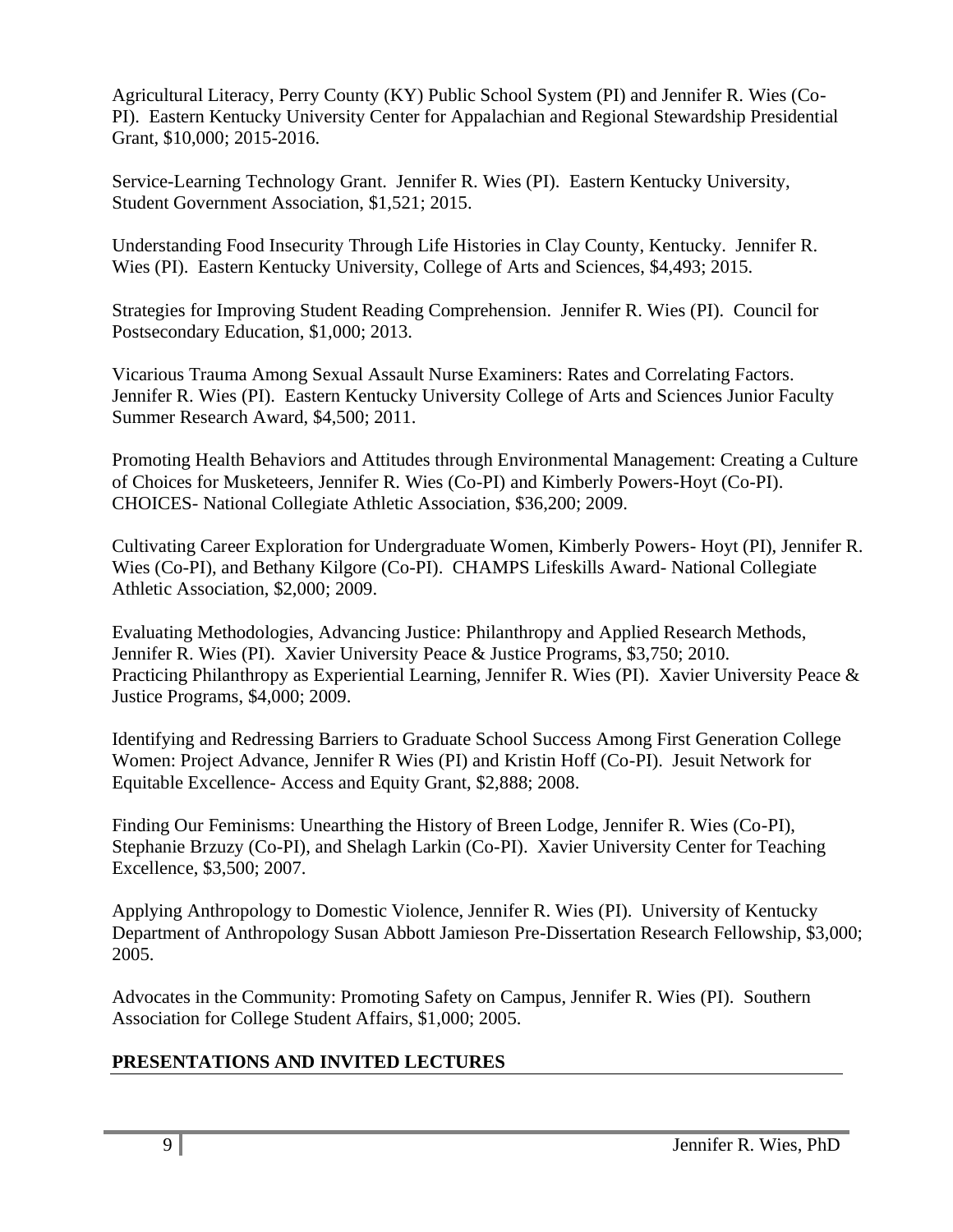Place, Jean Marie, Caitlyn Placek, and Jennifer R. Wies. 2020. The "Healthy Moms, Healthy Communities" Immersive Learning Project: Conducting Qualitative Interviews to Inform a Photo Voice Intervention in an Undergraduate Health Promotion Planning and Anthropology Course. Society for Public Health Education, Atlanta, GA.

Placek, Caitlyn, Jean Marie Place, and Jennifer R. Wies. 2019. Using Biocultural Anthropology and Public Health Models to Frame Opioid Use during Reproduction. American Anthropological Association/ Canadian Anthropological Society, Vancouver, British Columbia, Canada.

Wies, Jennifer R. 2019. Vicarious Trauma Among Frontline Workers in Gender-Based Violence Fields: Patterns from Three Intervention Sites. Sexual Violence Research Initiative, Cape Town, South Africa.

Wies, Jennifer R. 2019. Advocacy, Public Engagement and Member Service: An SfAA/AAA Roundtable. Society for Applied Anthropology Meetings, Portland, OR.

Wies, Jennifer R. 2019. The Professionalization of Campus Violence: Title IX Frontline Workers and the Neoliberal Academy. Society for Applied Anthropology Meetings, Portland, OR.

Haldane, Hillary and Jennifer R. Wies. 2018. Campus Sexual Violence and Refusal: Transformation in Practice. American Anthropological Association Meetings, San Jose, CA.

Wies, Jennifer R. 2018. #MeTooAcademia: What are the Next Steps? American Anthropological Association Meetings, San Jose, CA.

Wies, Jennifer R. 2018. Coalition Praxis and Higher Education Academic Program Evaluation. American Evaluation Association Meetings, Cleveland, OH.

Wies, Jennifer R. and Hillary J. Haldane. 2018. The Personal is Structural: Ending Violence Against Women by Re-Creating the Academy. Association of Social Anthropologists of the UK and Commonwealth, Oxford, England.

Wies, Jennifer R. 2018. Sovereign States: The Violence of Campus Sexual Violence. Society for Applied Anthropology Meetings, Philadelphia, PA.

Wies, Jennifer R. 2018. Precise, Semi-formal, Impersonal, and Linear: Writing & Publishing on Gender-Based Violence. Society for Applied Anthropology Meetings, Philadelphia, PA.

Wies, Jennifer R. 2017. Perceptions of Risk, Lives in Sacrifice: Engaged Anthropology and Liberation Pedagogy in Appalachia. American Anthropological Association Meetings, Washington, DC.

Wies, Jennifer R. 2017. Re-Unifying Learners with Marginalized Geographies: Equity-Centered Service-Learning. Indiana Campus Compact Annual Meeting, Indianapolis, IN.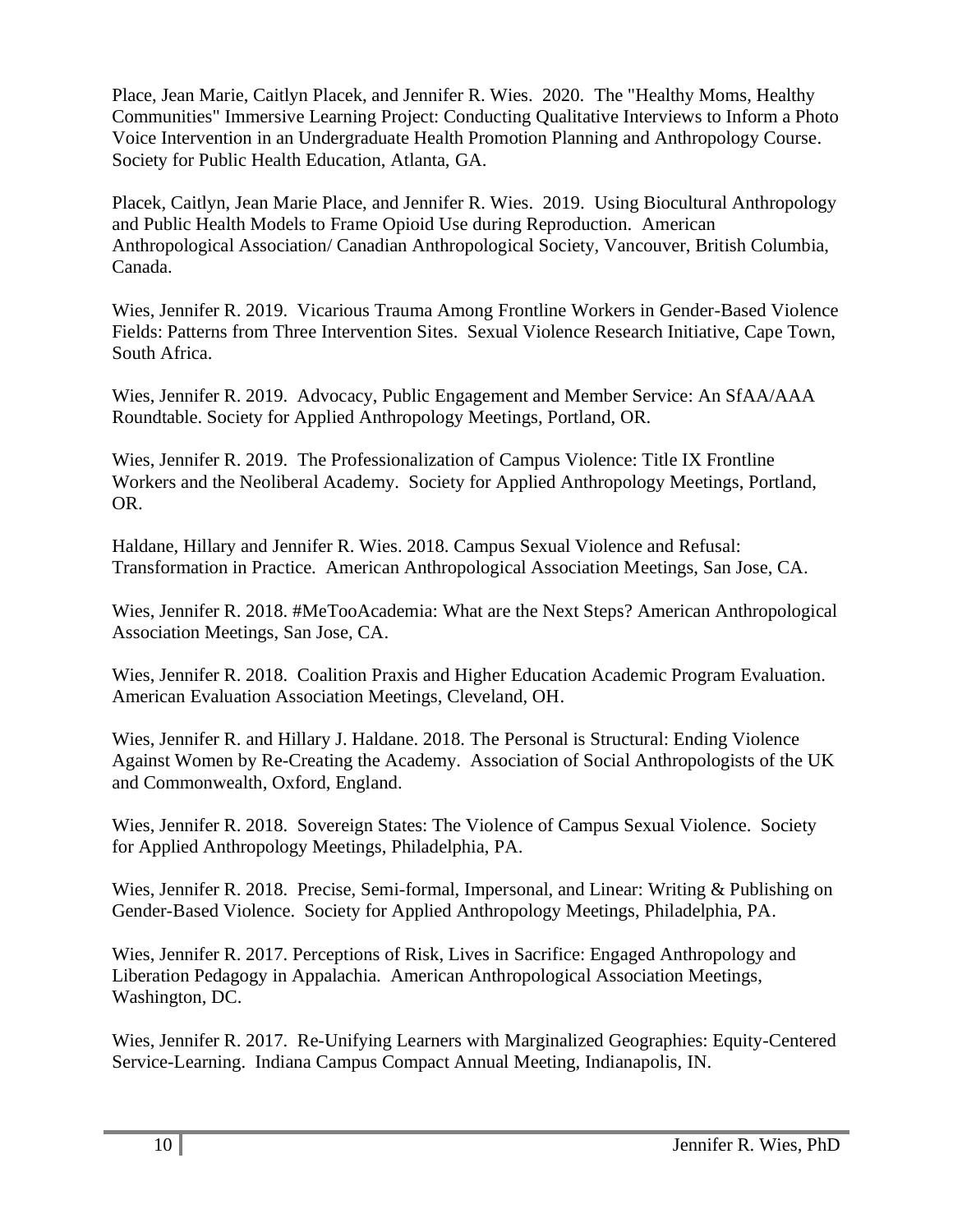Wies, Jennifer R., Courtney Skelly, Melissa Mahan, and Kelsey Hein. 2017. Health, Risk, and the Environment in Hazard: Experiences of Service and Learning in Appalachia. Centre College Engaging Kentucky Undergraduates through Experiential Education, Danville, KY.

Wies, Jennifer R. 2017. Boarded Windows and Bad Water: Making Sense of Environmental Health Perceptions and Activism through Service-Learning in Appalachia. Society for Applied Anthropology, Santa Fe, NM.

Wies, Jennifer R. 2016. Structural Poverties, Social Suffering, and Gender Violence in Appalachia. American Anthropological Association, Minneapolis, MN.

Wies, Jennifer R. 2016. Structural Violence, Gender-Based Violence, and Future Directions for Applied Anthropology. Society for Applied Anthropology, Vancouver, BC.

Wies, Jennifer R. 2015. Title IX and Campus Rape Culture: Histories and Future Directions. Quinnipiac University, Hamden, CT. Invited Keynote Lecture.

Wies, Jennifer R. 2015. Applying Anthropology to the Evolution of Campus Sexual Violence Policies. Society for Applied Anthropology, Pittsburgh, PA.

Wies, Jennifer R. 2014. Fitting Marital Rape into Gender-Based Violence. American Anthropological Association, Washington, DC.

Wies, Jennifer R. 2014. Getting Anthropology Closer to Zero: Collaborating to Reduce Sexual Harassment in Anthropology. American Anthropological Association, Washington, DC.

Wies, Jennifer R. 2014. On the Continuum, or Off the Charts?: Why the Gap in Anthropological Thinking about Marital Rape. Society for Applied Anthropology, Albuquerque, NM.

Wies, Jennifer R. 2013. Visible Violence, Invisible Narratives: Representing Front-Line Workers in the Violence Against Women Movement. American Anthropological Association, Chicago, IL.

Wies, Jennifer R. 2013. Transforming Anthropology: Interdisciplinary Perspectives on Cross-Cultural Scholarship. Wenner-Gren Foundation Invited Symposium on Marital Rape, Wheaton College, Norton, MA.

Wies, Jennifer R. 2013. People in Clay: An Ethnography of Service-Learning Students. Society for Applied Anthropology, Denver, CO.

Wies, Jennifer R. 2012. Teaching the Logic of Anthropology for Application in Today's Workforce Economy. American Anthropological Association, San Francisco, CA.

Wies, Jennifer R. 2012. Measuring Structural Violence: Vicarious Trauma Among Sexual Assault Nurse Examiners. Kentucky Academy of Sciences, Richmond, KY.

Wies, Jennifer R. 2012. Anthropology in the Public Sphere: Engaging the Past to Shape the Future. Society for Applied Anthropology, Baltimore, MD.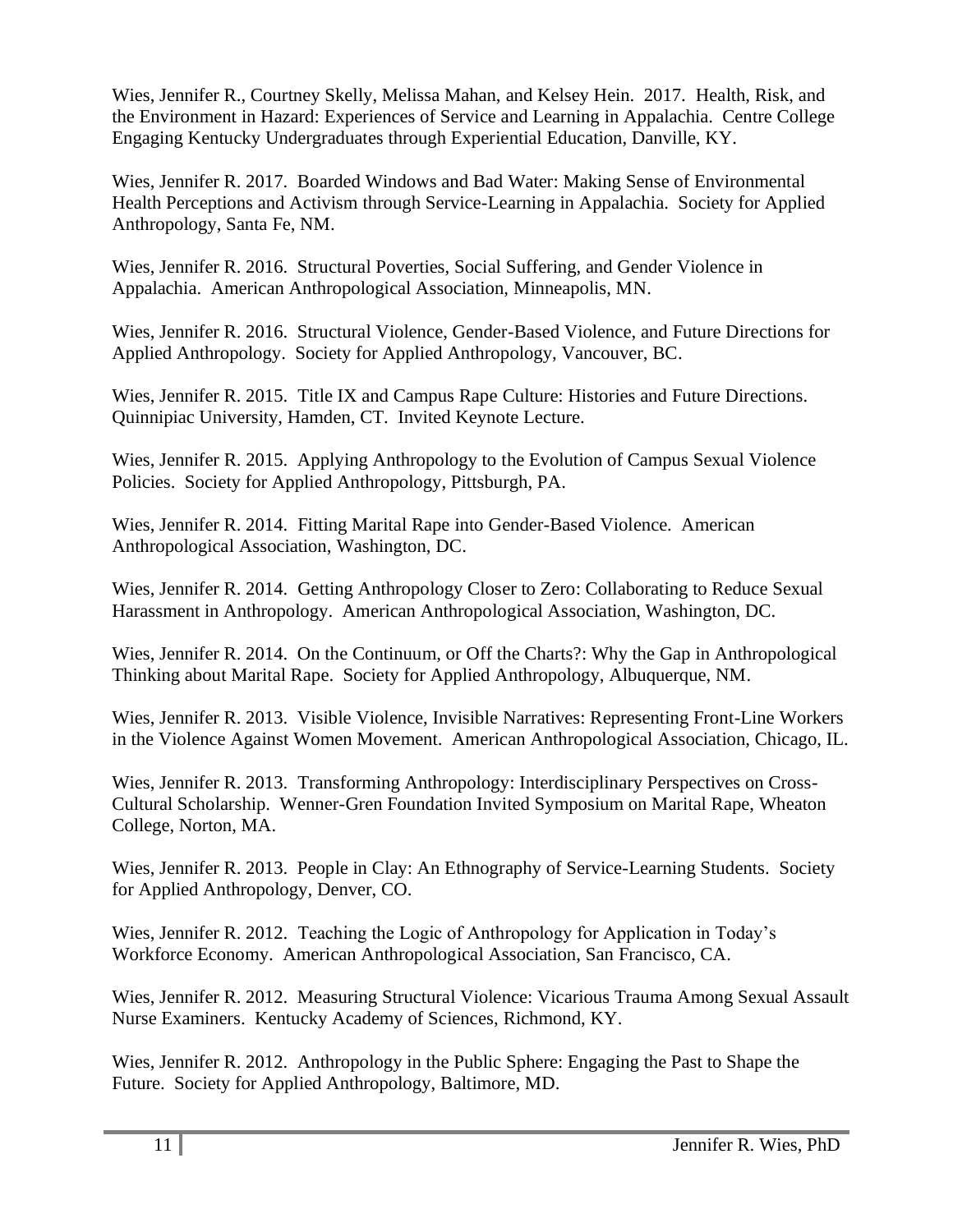Wies, Jennifer R. 2011. "The Ability to Learn:" Anthropologists, Gender, and the Practice of Teaching Anthropology. American Anthropological Association, Montreal, Quebec.

Wies, Jennifer R. 2011. Coalition Building in the Era of the Non-Governmental Organizations: Transmissions from the Front-lines of the Anti- Domestic Violence Movement. Society for Applied Anthropology, Seattle, WA.

Wies, Jennifer R. 2010. Translating the Global and Transmitting the Local: the NGOization of Domestic Violence Shelter Organizations and Workers. American Anthropological Association, New Orleans, LA.

Wies, Jennifer R. and Hillary J. Haldane. 2010. The Political Economy of Gender-Based Violence: Ethnographic Notes from the Front-Lines. Society for Applied Anthropology, Merida, Mexico.

Wies, Jennifer R. 2010. Addressing Sexual Violence on Campus. Invited Presenter. Drury University, Difficult Dialogues Series.

Wies, Jennifer R. 2009. From the Center: Mentorship and Research through Campus Women's Centers. American Anthropological Association (Invited Session- Committee on the Status of Women in Anthropology), Philadelphia PA, 2009.

Wies, Jennifer R. 2009. Domestic Violence Shelter Organizations: Grassroots Ideologies, Participatory Practices, and the Business of Intervention. Society for Applied Anthropology, Santa Fe NM.

Wies, Jennifer R. 2009. Enacting Global Processes in Local Communities: Domestic Violence Shelter Advocates' Multidimensional Identities. Miami University Biennial Race, Class, Gender, and Sexuality Symposium, Oxford OH.

Wies, Jennifer R., Christina Black, and Stephanie Brzuzy. 2009. Battle of the (Same) Sexes: Communication and Power Within Same-Sex Couples. Midwest Bisexual, Lesbian, Gay, Transgender, Ally College Conference, Bloomington IN.

Wies, Jennifer R. 2008. The Politics of Identity at the Front Lines: Gender Based Violence in the Professionalization Era. National Women's Studies Association, Cincinnati OH.

Wies, Jennifer R. 2008. The Politics of Identity at the Front Lines of the Domestic Violence Movement. Society for Applied Anthropology, Memphis TN.

Wies, Jennifer R. 2007. Professionalizing Human Services: A Case of Domestic Violence Shelter Advocates (Peter K. New Award Presentation). Society for Applied Anthropology, Tampa FL.

Wies, Jennifer R. 2007. Perspectives from the Front Lines of Non-Violence. Invited Presenter. Xavier University, Vision of Hope Series.

Wies, Jennifer R. 2006. "It Separates Us From the Women:" Professional Trends in Domestic Violence Advocacy. Society for Applied Anthropology, Vancouver BC.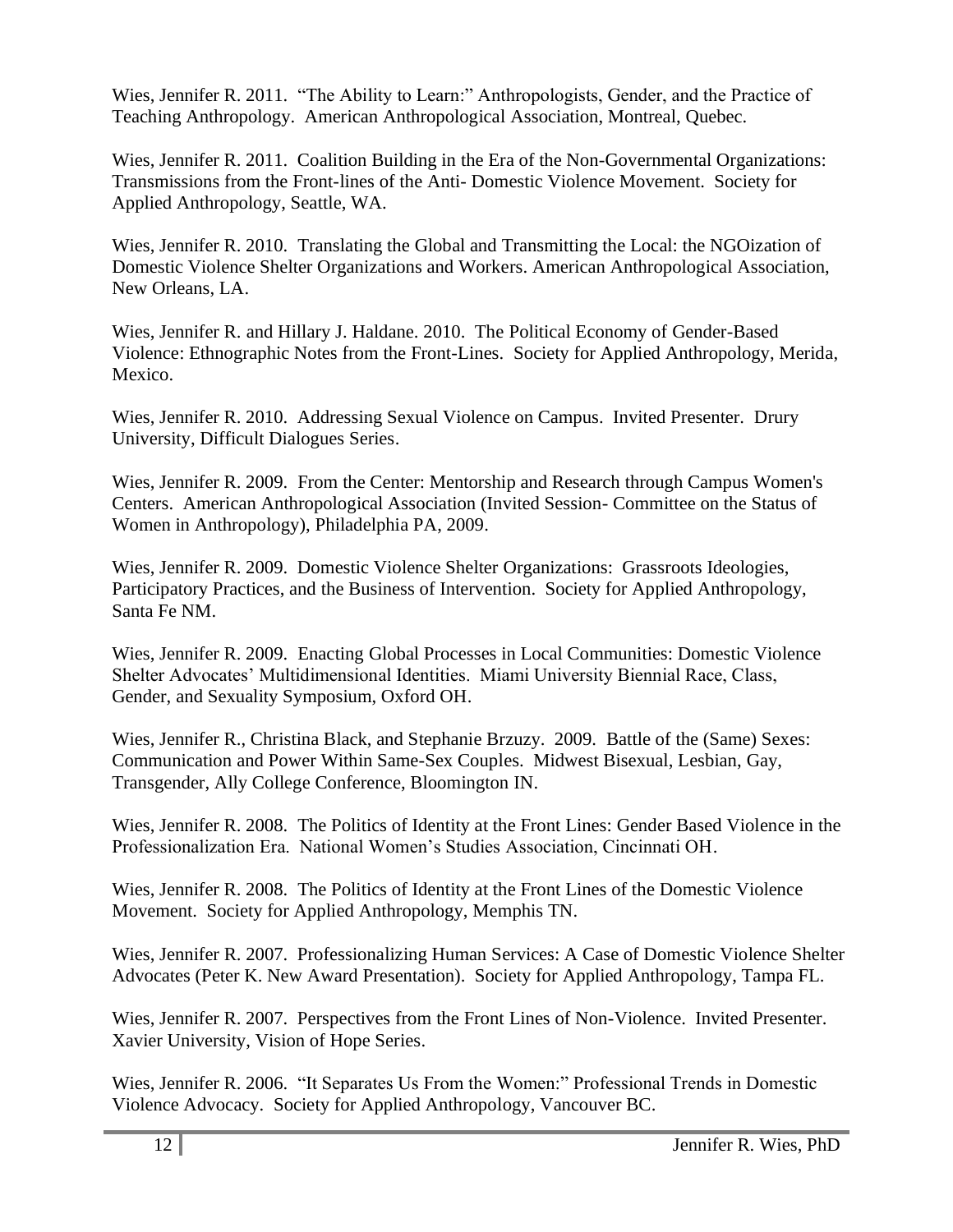Wies, Jennifer R. 2002. "This is who we are:" Collective Identity Boundaries of an AIDS Service Organization. American Anthropological Association, New Orleans LA.

Wies, Jennifer R. 2002. Gendered Perspectives of an AIDS Service Organization. Society for Applied Anthropology, Atlanta GA.

Wies, Jennifer R. 2001. Underground Railroad Subsistence Patterns. Society for American Archaeology, New Orleans.

## **PROFESSIONAL WORKSHOPS, LEADERSHIP ROLES**

Wies, Jennifer R. 2018. Assessing Social Justice in Anthropology Courses. Central States Anthropological Society. Bloomington, IN. Workshop Facilitator.

Wies, Jennifer R. 2017. Holism in High-Impact Practices: Creating Models to Simultaneously Advance Teaching, Scholarship, and Service. IUPUI Assessment Institute, Indianapolis, IN. Workshop Facilitator.

Carpenter, Russell, Jennifer R. Wies, Matthew Winslow, Lori Wilson, and Sara Zeigler. 2017. Shaping a Culture of Faculty Leadership. Leadership in Higher Education Conference, Baltimore, MD. Workshop Co-facilitator.

Wies, Jennifer R. 2005. Responding to Violence Against Women: Lessons Lived and Learned from Three Cultures. 7th Annual Ending Sexual Assault and Domestic Violence Conference. Lexington KY. Workshop Co-facilitator.

## **POSTER PRESENTATIONS**

Wies, Jennifer R. 2014. Utilizing Engaged Ethnography in Service-Learning Research: Partnerships for Social Change. Kentucky Engagement Conference, KY.

Wies, Jennifer R. 2004. "OPEN YOUR EYES!" Engaging Students in Everyday Applied Anthropology. Jennifer R. Wies. Society for Applied Anthropology, Dallas TX.

Wies, Jennifer R. 2003. HIV Testing of Pregnant Women: Anthropological Approaches. Jennifer R. Wies. American Anthropological Association, Chicago IL.

Wies, Jennifer R. 2003. "Groups who do what we do:" Applying New Social Movement Theory to an AIDS Service Organization. Jennifer R. Wies. Society for Applied Anthropology, Portland OR.

## **PROFESSIONAL MEETINGS, LEADERSHIP ROLES**

Wies, Jennifer R. and Hillary J. Haldane (Co-organizers). 2020. Transforming and Reshaping General Education in Higher Education. Society for Applied Anthropology Meetings, Albuquerque, NM.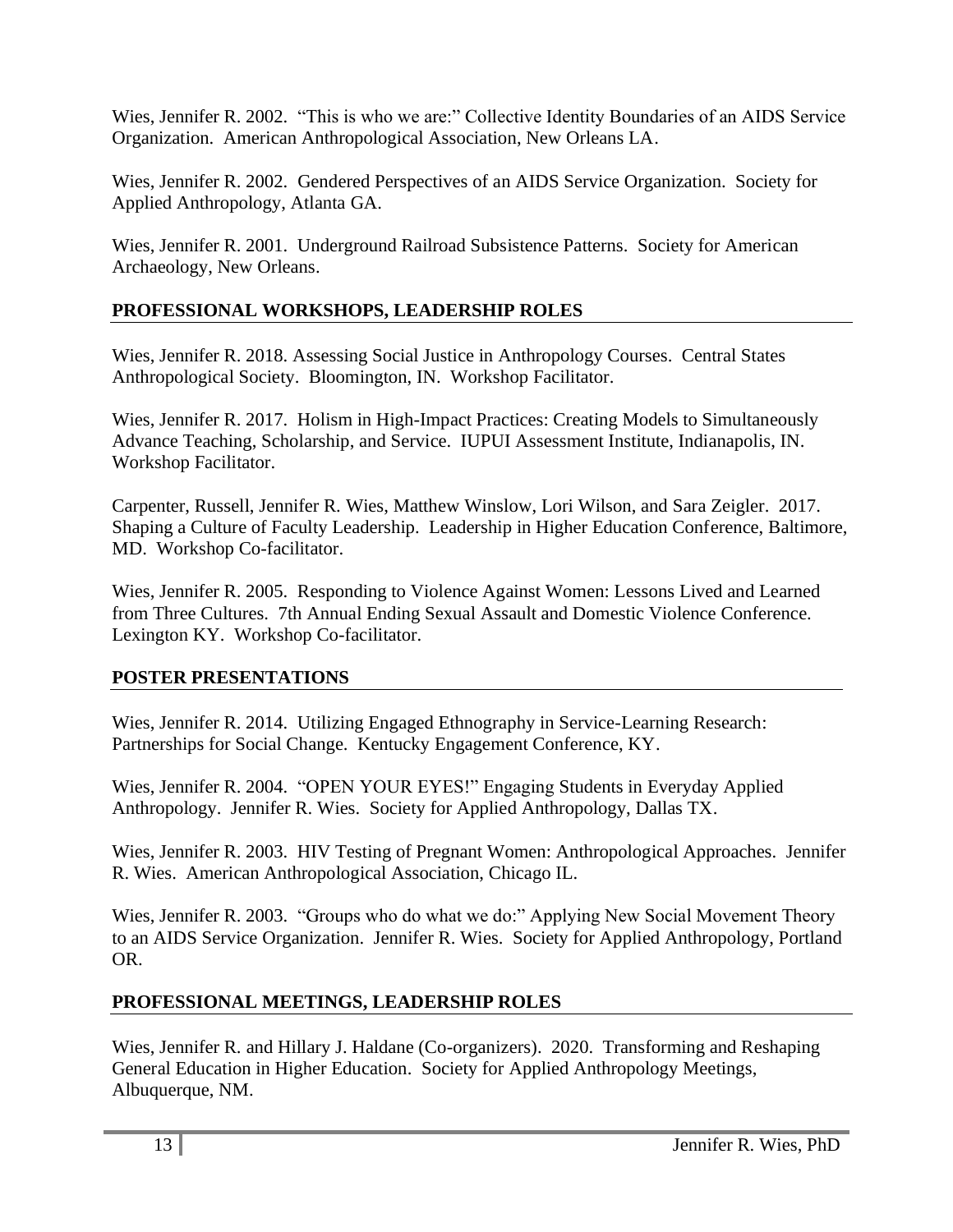Wies, Jennifer and Caitlyn Placek (Organizer/Chair). 2019. Anthropologists at the Frontlines of the Opioid Epidemic: Changing the Climate of Care and Policy throughout Canada and the United States. American Anthropological Association/ Canadian Anthropological Society, Vancouver, British Columbia, Canada.

Wies, Jennifer R. and Hillary J. Haldane (Co-organizers). 2018. The Battering State: Adelman's Influence and the Political Economy of Gender-Based Violence. Society for Applied Anthropology Meetings, Philadelphia, PA.

Wies, Jennifer R. (Chair). 2017. The Anthropology of Curriculum and Instruction in Higher Education. Society for Applied Anthropology Meetings, Santa Fe, NM.

Wies, Jennifer R. and Hillary J. Haldane (Co-chairs). 2016. Applying Anthropology to Genderbased Violence: Global Response, Local Practices, Parts I and II. Society for Applied Anthropology Meetings, Vancouver, BC.

Wies, Jennifer R. and Hillary J. Haldane (Co-chairs). 2014. Local Violence, Structural Violence: Case Studies of Multi-Scalar Gender-Based Violence. Society for Applied Anthropology Meetings, Albuquerque, NM.

Wies, Jennifer R. and Hillary J. Haldane (Co-chairs). 2014. Voices of Gender-Based Violence: Witness, Survivor, Victim, Perpetrator, Parts I and II. Society for Applied Anthropology Meetings, Albuquerque, NM.

Wies, Jennifer R. and Hillary J. Haldane (Co-chairs). 2014. The Violence in the Body: Gender-Based Violence in Health and Healing. Society for Applied Anthropology Meetings, Albuquerque, NM.

Wies, Jennifer R. (Discussant). 2012. Crossing Borders: Expanding the Anthropological Literature on Gender-Based Violence (Invited, Executive Session). American Anthropological Association Meetings, San Francisco CA.

Wies, Jennifer R. and Hillary J. Haldane (Co-organizers). 2012. Applying Anthropological Insights to Gender-Based Violence, Parts I and II. Society for Applied Anthropology Meetings, Baltimore MD.

Wies, Jennifer R. (Co-organizer). 2011. Gender in Anthropology: Tidemarks and Legacies (Invited Session). American Anthropological Association Meetings, Montreal, Quebec.

Wies, Jennifer R. (Co-organizer). 2011. Gender-Based Violence: Confronting Applied, Theoretical, & Methodological Issues. Society for Applied Anthropology Meetings, Seattle, WA.

Wies, Jennifer R. (Organizer). 2010. Gendered Economies of Carework: Global and Local Dimensions of Theory and Practice (Invited, Executive Session). American Anthropological Association Meetings, New Orleans, LA.

Wies, Jennifer R. (Conference Chair). 2009. Gender-Based Violence: Uniting Research, Theory, and Practice. Xavier University, Cincinnati OH.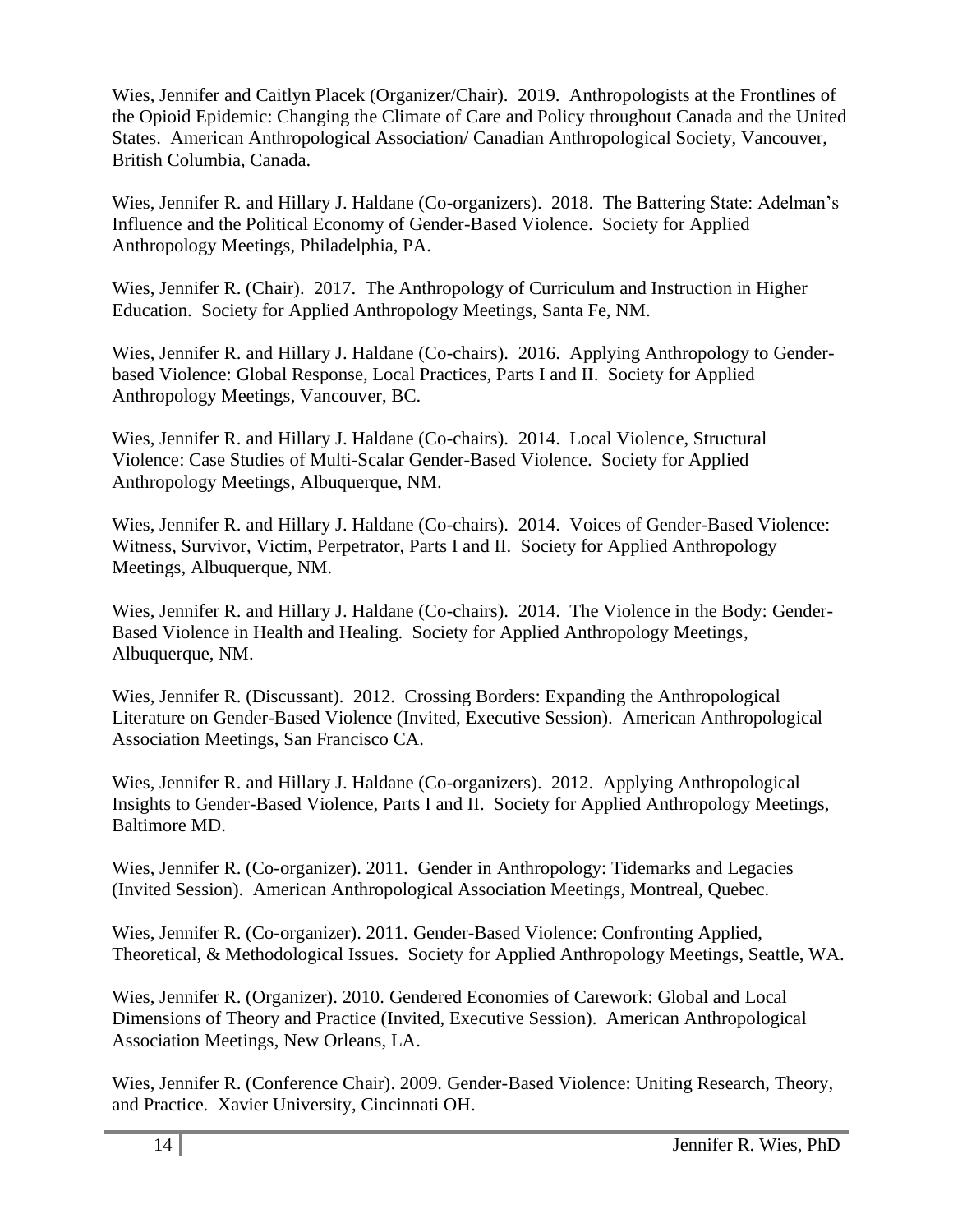Wies, Jennifer R. (Co-organizer and Discussant). 2009. Thinking and Action: Centering Research on Women, Girls, and Gender. Society for Applied Anthropology, Santa Fe, NM. Wies, Jennifer R. and Hillary J. Haldane (Co-organizers). 2009. Transnational Theories, Local Practices: Examining the Front Lines of Gender Based Violence. Society for Applied Anthropology, Santa Fe NM.

Wies, Jennifer R. (Organizer). 2008. Disparate Identities, Disparate Powers: Inequities at the Front Lines of the Gender Based Violence Movement. National Women's Studies Association, Cincinnati OH.

Wies, Jennifer R. and Hillary J. Haldane (Co-organizers). 2006. Women Helping Women: The Changing Nature of Violence Against Women Advocacy. Society for Applied Anthropology, Vancouver, British Columbia.

Wies, Jennifer R. (Discussant). 2004. Advocacy and Scholarship in Minoritized Communities. 2004, American Anthropological Association, Atlanta GA.

## **COURSE DESIGN AND INSTRUCTION**

## **Ball State University**

| <b>ANTH 101</b> |  | Introduction to Cultural Anthropology |
|-----------------|--|---------------------------------------|

- ANTH 101 Introduction to Cultural Anthropology- Web-Based
- ANTH 103 Archaeology and Culture- Web-Based
- ANTH 311 Race and Ethnicity
- ANTH 401 History of Method and Theory in Anthropology (undergraduate-level)
- ANTH 501 History of Method and Theory in Anthropology (graduate-level)
- ANTH 601 Scope of Cultural Anthropology Theory

## **Eastern Kentucky University**

- ANT 120 Introduction to Cultural Anthropology
- ANT 120 Introduction to Cultural Anthropology- Web-Based
- ANT 200 Anthropology of Human Societies
- ANT 250 Magic, Witchcraft, and Religion
- ANT 311 Anthropology of Religion
- ANT 344 Applied Anthropology
- ANT 375 Anthropology of Human Rights
- ANT 375 Ethnographic Film
- ANT 377 Medical Anthropology
- ANT 377S Medical Anthropology: Service-Learning
- ANT 391 Marriage and Family in Cross-Cultural Perspective
- ANT 393 Kinship and Marriage
- ANT 395 History and Theory of Anthropology
- ANT 490 Independent Studies in Anthropology

*The Feminization of Poverty in Appalachia- Spring 2016*

- *Research Methods in Cultural Anthropology- Summer 2015*
	- *Political Ecology of Healthcare Service in Appalachia- Spring 2015*
	- *Anthropology Pedagogy Through Film- Spring 2015*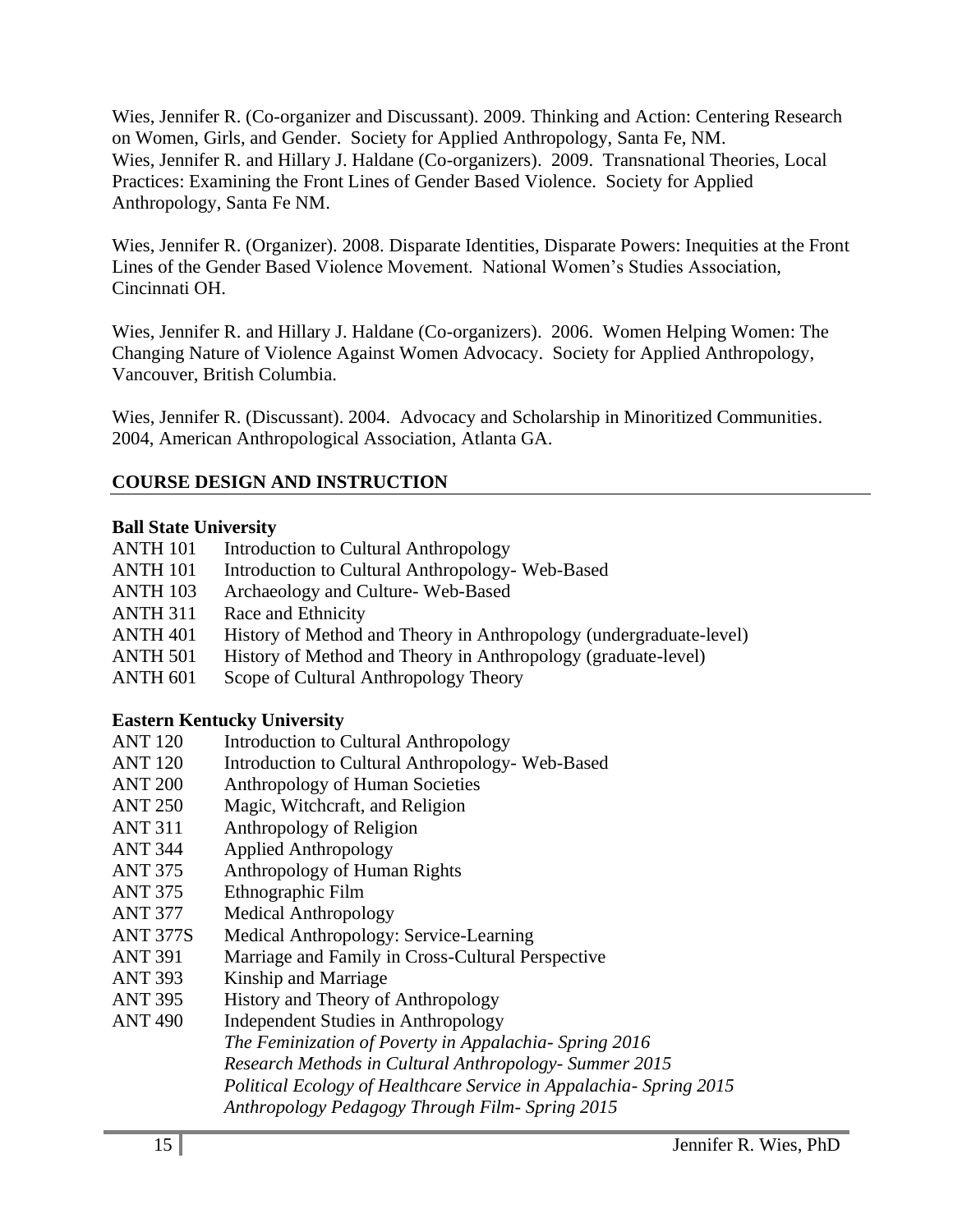|                 | Advanced Topics in Kinship and Marriage- Spring 2015                        |
|-----------------|-----------------------------------------------------------------------------|
|                 | Advanced Ethnographic Methods in Medical Anthropology- Fall 2014            |
|                 | The Anthropology of Deaf Cultural Studies - Spring 2014                     |
|                 | Advanced Inquiry of Anthropological Theory- Spring 2014                     |
|                 | The Literature of Gender-Based Violence in Anthropology- Fall 2013          |
|                 | The Anthropology of Nutritional In/Securities and Mental Health-Spring 2013 |
|                 | <b>Nutritional Insecurities- Fall 2012</b>                                  |
|                 | Advanced Topics in the Anthropology of Religion- Fall 2012                  |
|                 | Anthropologies of Education- Spring 2012                                    |
|                 | Topics in Applied Anthropology- Fall 2011                                   |
|                 | Political Ecologies - Fall 2011                                             |
| ASO 100         | <b>Arts and Sciences Orientation</b>                                        |
| <b>HON 312W</b> | Migrations and Movements (Study Away Program in Chicago, IL)                |
|                 |                                                                             |

### **STUDENT THESES AND DISSERTATIONS**

Lynsey Jarvis (Master of Arts, Anthropology, Ball State University), "Menopause in the Midwestern United States: Cultural Constructions and Symbolic Symptomology," in process.

Marcel Ramalho de Mello (Doctorate of Arts, Music- Vocal Performance, Ball State University), in process.

Alisha Mays (Master of Arts, Sociology, Western Kentucky University), "Household Food Production, Food Sovereignty, and the Moral Economy in Appalachia" (2018).

Matthew Goodrid (Master of Arts, Recreational Sports, University of the Pacific), "Examining the cultural value of outdoor recreation within Californian African-American communities" (2018).

Kristin Hoff (Doctorate of Psychology, Xavier University), "The Influence of Victim Intoxication and Gender on Attribution of Responsibility and Perception of Behavior Influences in a Rape Scenario" (2010).

### **SERVICE TO THE PROFESSION**

Society for Applied Anthropology

Treasurer and Executive Board Member (2012-2021) Gender-Based Violence Topical Interest Group, Co-Chair (2007-2015) Margaret Mead Award Committee, Member (2010- 2012) Del Jones Award Committee, Member (2007-2010), Chair (2010-2012) Executive Board Member (2004-2007)

American Anthropological Association

Association for Feminist Anthropology, President-Elect (2019- present) Association for Feminist Anthropology, President-Elect (2017-2019) Sylvia J. Forman Prize Student Paper Prize, Association for Feminist Anthropology, Committee Chair (2017-present) Sexual Violence and Sexual Harassment Policy Response Committee, Member (2018)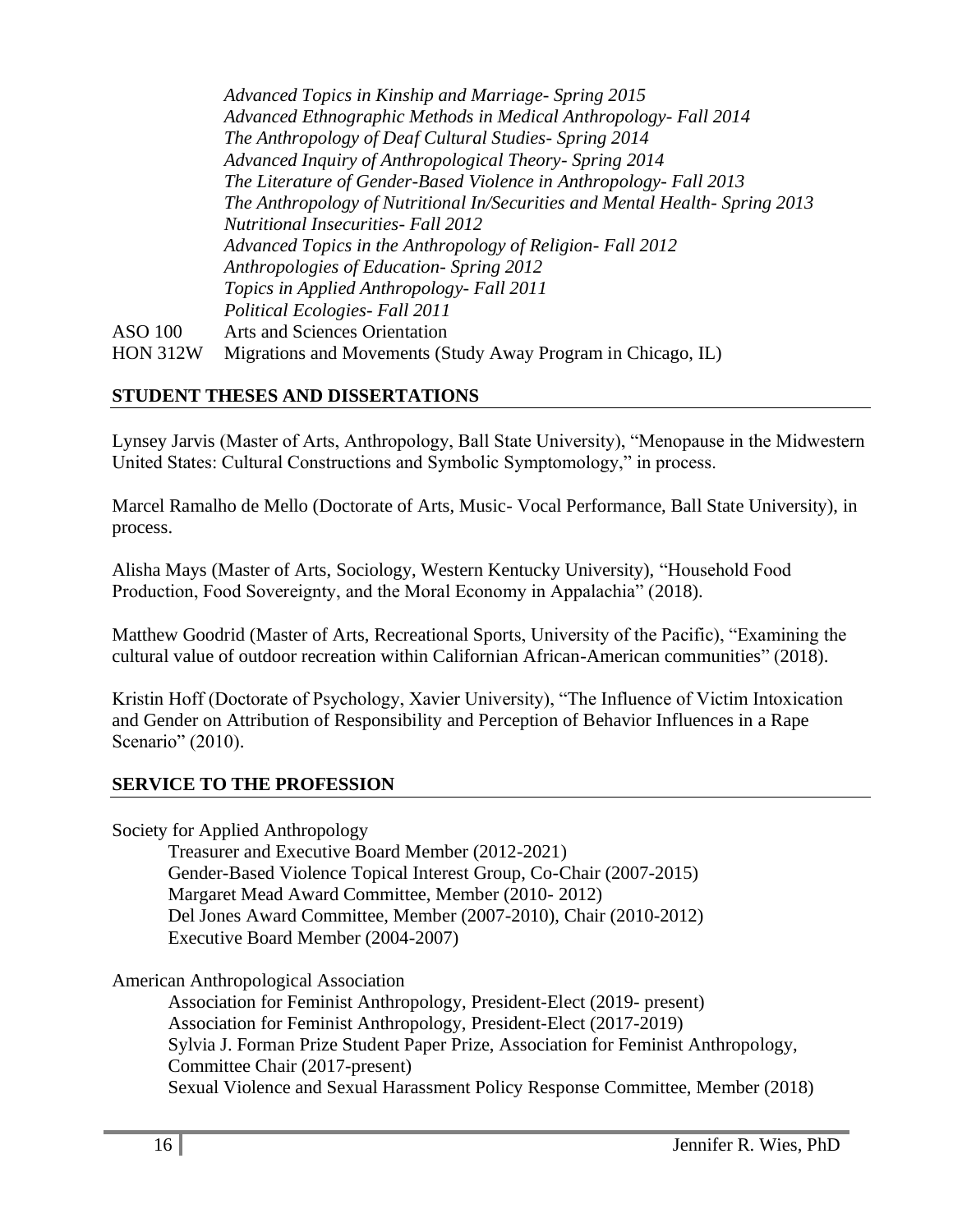Committee on Gender Equity in Anthropology (formerly Committee on the Status of Women in Anthropology), Elected Member (2009-2012), Chair (2010-2012, 2013-2015) Sexual Violence and Sexual Harassment Research and Response Team, Chair (2014-2015) National Association of Practicing Anthropologists, General Council Member and Membership Committee Chair (2011- 2013)

Midwest Archaeology Conference, Inc.

Presidential Task Force Task Force on Sexual and Anti-Harassment Policies (2018-2021)

National Women's Studies Association Annual Meeting Local Planning Committee (2007-2008)

### **Subject Matter Expert Service**

Higher Learning Commission, Peer Review Corps Volunteer Member (2018- present)

Peer-Reviewer, Sponsoring Agencies

Centers for Disease Control and Prevention, Office of Noncommunicable Diseases, Injury and Environmental Health, National Center for Injury Prevention and Control (Special Emphasis Panel Reviewer: CE18-001, CE19-001) National Science Foundation, Law and Social Sciences Program

Peer-Reviewer, Essential Employability Qualities Certification, Quality Assurance Commons

#### Peer-Reviewer, Journals

American Ethnologist Annals of Anthropological Practice Anthropological Theory CHOICE, American Library Association Culture, Law, and the Humanities Feminist Anthropology Global Public Health Health Promotion International Human Organization International Journal of Care and Caring Journal of Family Violence Journal of Latin American and Caribbean Anthropology Medical Anthropology Quarterly PLOS One Political and Legal Anthropology Review Population Health Signs Social Sciences Teaching and Learning Anthropology Violence Against Women

Peer-Reviewer, Books CHOICE, American Library Association Cengage Learning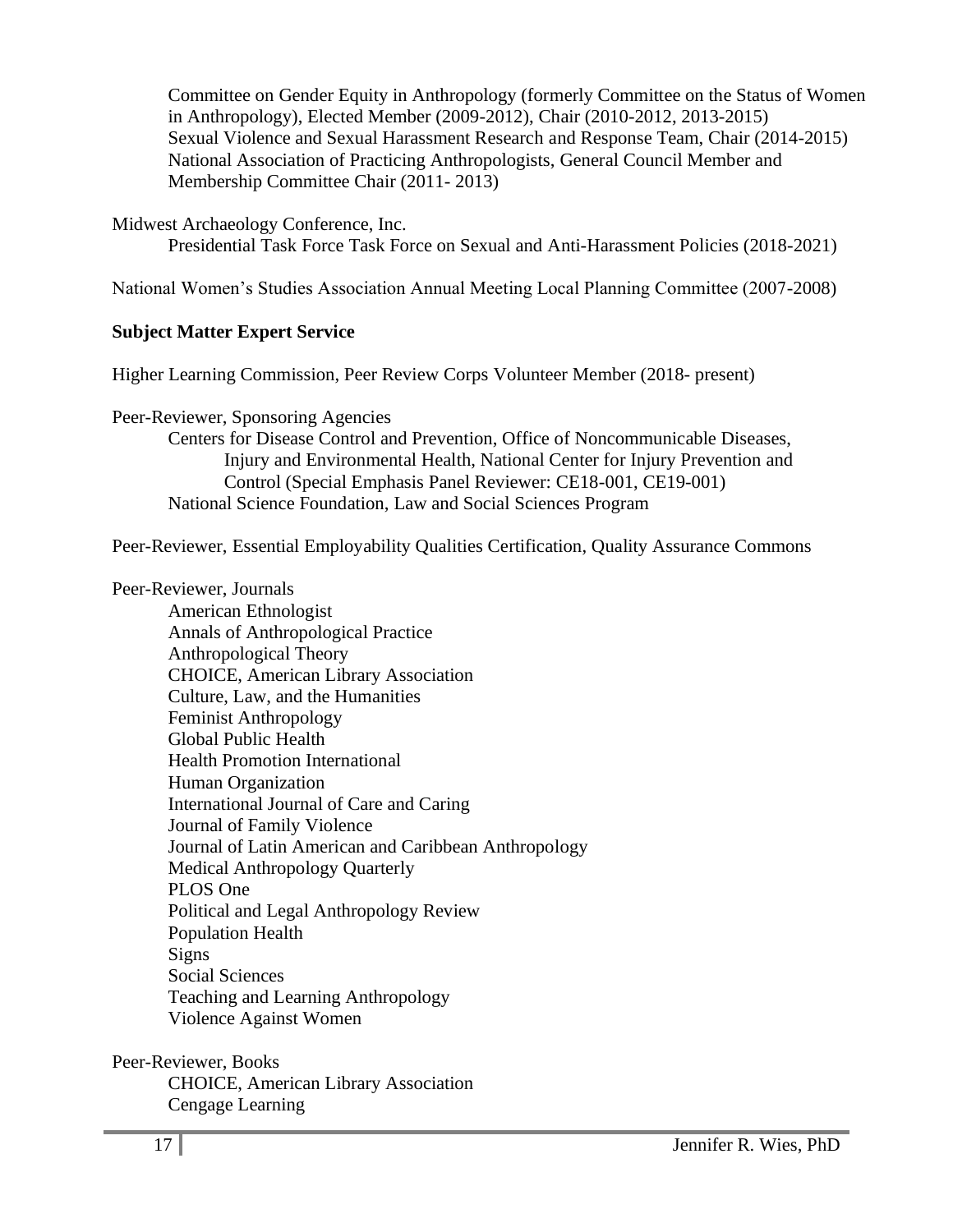Lexington Books McGraw-Hill Higher Education New York University Press Oxford University Press Routledge Rowman & Littlefield Rutgers University Press Smithsonian Institution Taylor & Francis Books University of California Press University of Toronto Press Vanderbilt University Press W.W. Norton and Company

#### **INSTITUTIONAL SERVICE**

#### **University and College Committees- Ball State University**

University Core Curriculum Subcommittee (2019- present) Faculty Qualifications Task Force, Chair (2019-present) High Impact Practices Task Force, Chair (2019-present) University Assessment Committee, Chair (2019-present) Graduate Program Task Force, College of Sciences and Humanities (2018- 2019) Advisory Council on Scholarship, Vice Provost for Research (2018-2019) Skills Infusion Program, Team Leader, Career Center (2017-2018) Strategic Planning Subcommittee, Higher Education Trends and Innovative Educational Practices (2018) Centennial Scholarship Award Committee, Chair (2017-present) Faculty Workload Ad Hoc Committee, College of Sciences and Humanities (2017-2018)

### **University and College Committees- Eastern Kentucky University**

Quality Enhancement Program, Assessment Team and Executive Leadership Team, Member (2016-2017) General Education Committee, Assessment Coordinator (2016-2017) African/African-American Studies Advisory Board Member (2016-2017) Academic Planning and Assessment Committee, Co-Chair (2015-2017) Rob Welch Economic and Social Justice in Appalachia Series Committee (2011-2017) Office of Sponsored Programs, Grant Proposal Peer Review Team (2010- 2017) Academic Excellence Strategic Implementation Team, Convener (2015-2016) University Student Feedback Instrument (eXplorance blue) Task Force, Member (2015- 2016) Community Engagement and Service Learning Task Force, Co-Chair (2015-2016) College of Arts and Sciences Curriculum Committee, Member (2013- 2016) EKU Reads Committee, Member (2010- 2016) Eastern Initiative, Social Studies General Education, Professional Learning Community (2010-2014) University General Education Committee, Member (2011-2013) Veterans Study Minor Committee, Member (2010- 2012)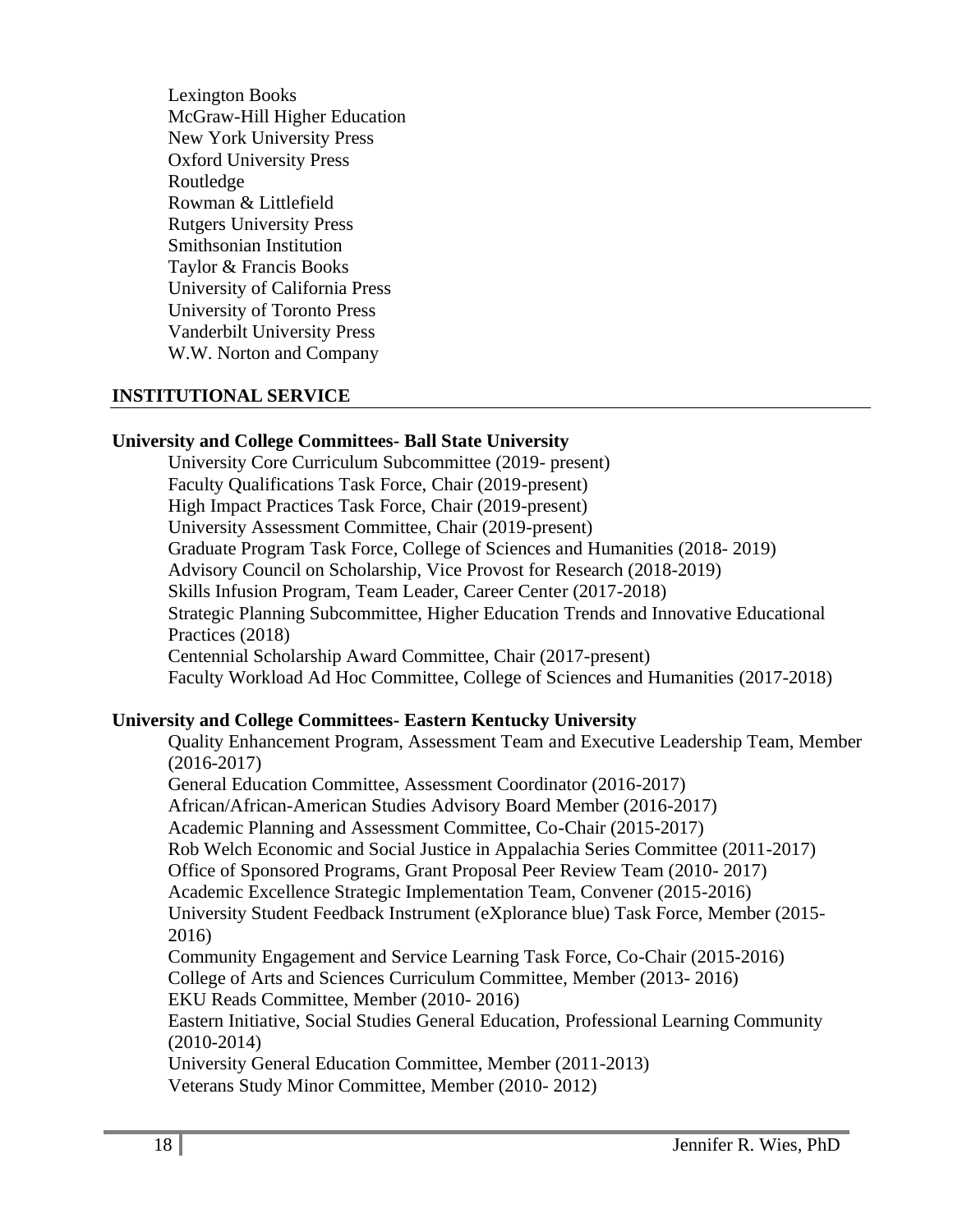## **Department Committees- Anthropology, Ball State University**

Assessment Committee (2017-2019) Tenure and Promotion Committee (2017-2019) Graduate Program Committee (2017-2019) Undergraduate Program Committee (2017-2019)

## **Department Committees- Anthropology, Sociology, and Social Work, Eastern Kentucky University**

Promotion and Tenure (2016- 2017) Awards Committee, Chair (2011-2017) Merit Review Committee, Chair (2011-2012, 2013-2017) Faculty Advisor, Society of Student Anthropologists (2011-2017) Anthropology 120 General Education Course Coordinator (2010- 2017) Sabbatical Committee (2012- 2013, 2015- 2016) Anthropology 330 General Education Course Coordinator (2012-2016) Anthropology 200 General Education Course Coordinator (2012-2016) Assistant Professor of Anthropology Search Committee, Chair (2013-2014) Assistant Professor of Sociology Search Committee (2013-2014) ASO/GSO 100 Course Delivery Ad Hoc Committee (2012-2013) Department Chair Performance Evaluation Committee (2012) Academic Practices Committee (2010-2012) Program Coordinator Evaluation Ad Hoc Committee (2010-2012) Equipment Request Committee (2010-2011) Anthropology Lecturer Search Committee (Spring 2011)

## **PROFESSIONAL DEVELOPMENT AND TRAINING**

IUPUI Assessment Institute, Indianapolis IN, 2019

International Faculty and Staff Sexual Misconduct Conference, Madison WI, 2019

Higher Learning Commission, Peer Corps Training and Conference, Chicago IL, 2019

Faculty Leadership Conference, Indiana Commission for Higher Education, Indianapolis IN, 2019

Adult Learners in the Curriculum Faculty Learning Community, Ball State University Division of Online and Strategic Learning, Muncie IN, 2018-2019

Higher Learning Commission, Standard and Open Pathways Peer Corps Training, Chicago IL, 2018

Take Flight! Excellence in Online Education, Ball State University Division of Online and Strategic Learning, Muncie IN, 2018

IUPUI Assessment Institute, Indianapolis IN, 2017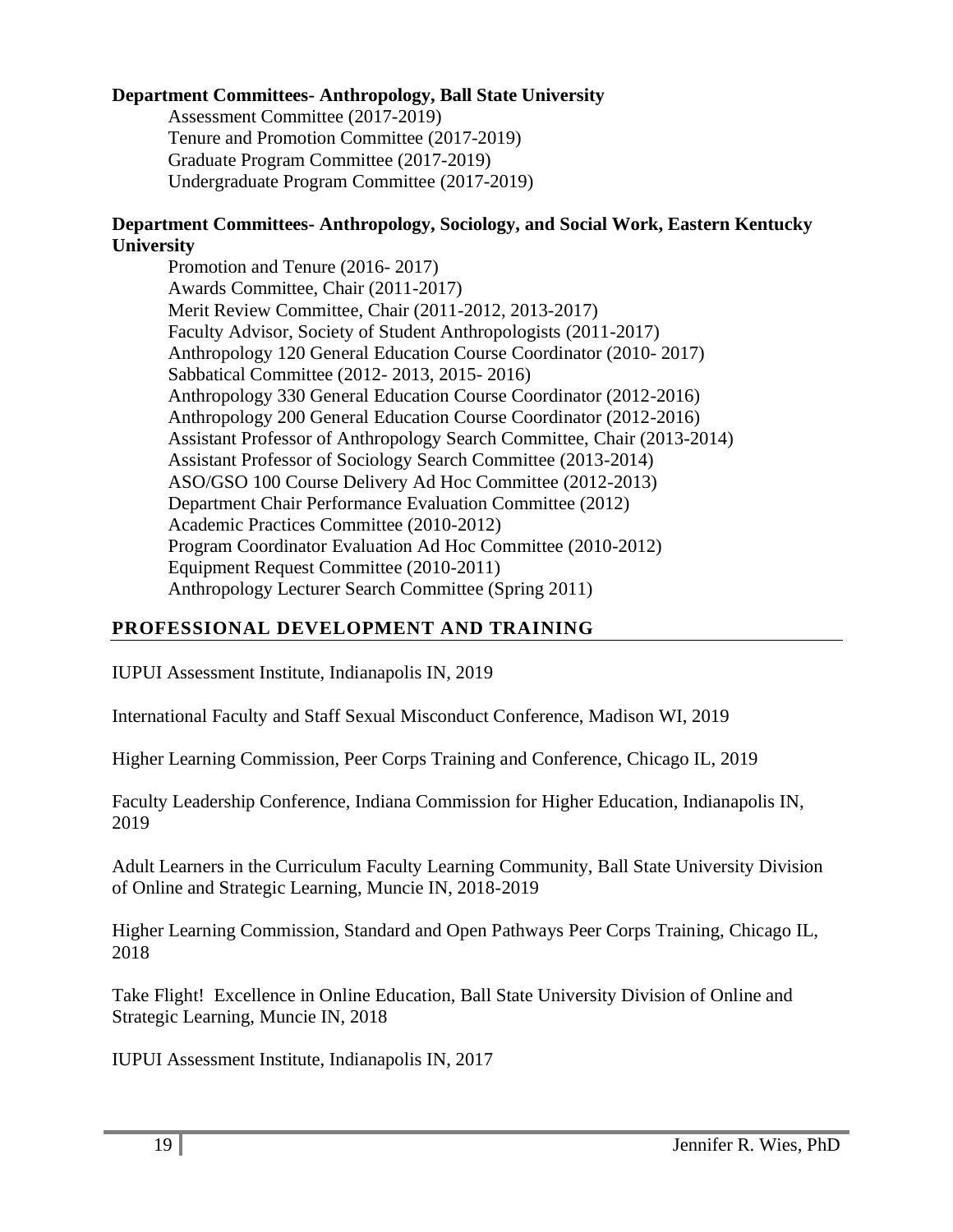Council of Colleges of Arts & Sciences Seminar for Department Chairs and Heads, Nashville TN, 2017

Bluegrass Academic Leadership Academy Education Day with the General Assembly, Frankfort KY, 2017

Southern Association of Colleges and Schools Commission on Colleges Annual Meeting, Atlanta GA, 2016

IUPUI Assessment Institute, Indianapolis IN, 2016

Guide to Getting Funded Course, Office of Sponsored Programs, Eastern Kentucky University, 2016

Responding to Student Writers, presented by Nancy Sommers (Harvard University), Eastern Kentucky University, 2016

Scholarship of Teaching and Learning Professional Learning Community, Eastern Kentucky University, 2016

Real-time Student Assessment: Assuring Students' Equitable Achievement of High- Quality Program and Degree Outcomes, presented by Dr. Peggy Maki (Consultant), Eastern Kentucky University, 2016

Bluegrass Higher Education Consortium, Academic Leadership Academy, 2015

IUPUI Assessment Institute, Indianapolis IN, 2015

Southern Association of Colleges and Schools Commission on Colleges Annual Meeting, Houston TX, 2015

Metacognition, presented by Dr. Saundra McGuire, Eastern Kentucky University, 2015

President's Leadership and Action Academy, Eastern Kentucky University, 2014-2015 Designing Courses for Significant Learning Faculty Workshop, Eastern Kentucky University, 2014

Title IX Investigator Certification, Association of Title IX Administrators, 2014

Instructional Design Center: Developing Quality Online Courses Training, Eastern Kentucky University, 2013

The U.S. Food System: Perspectives from Public Health, Completion of on-line course, Johns Hopkins University, 2013

Kentucky Biomedical Research Infrastructure Network National Institutes of Health Grant Writing Workshop, 2012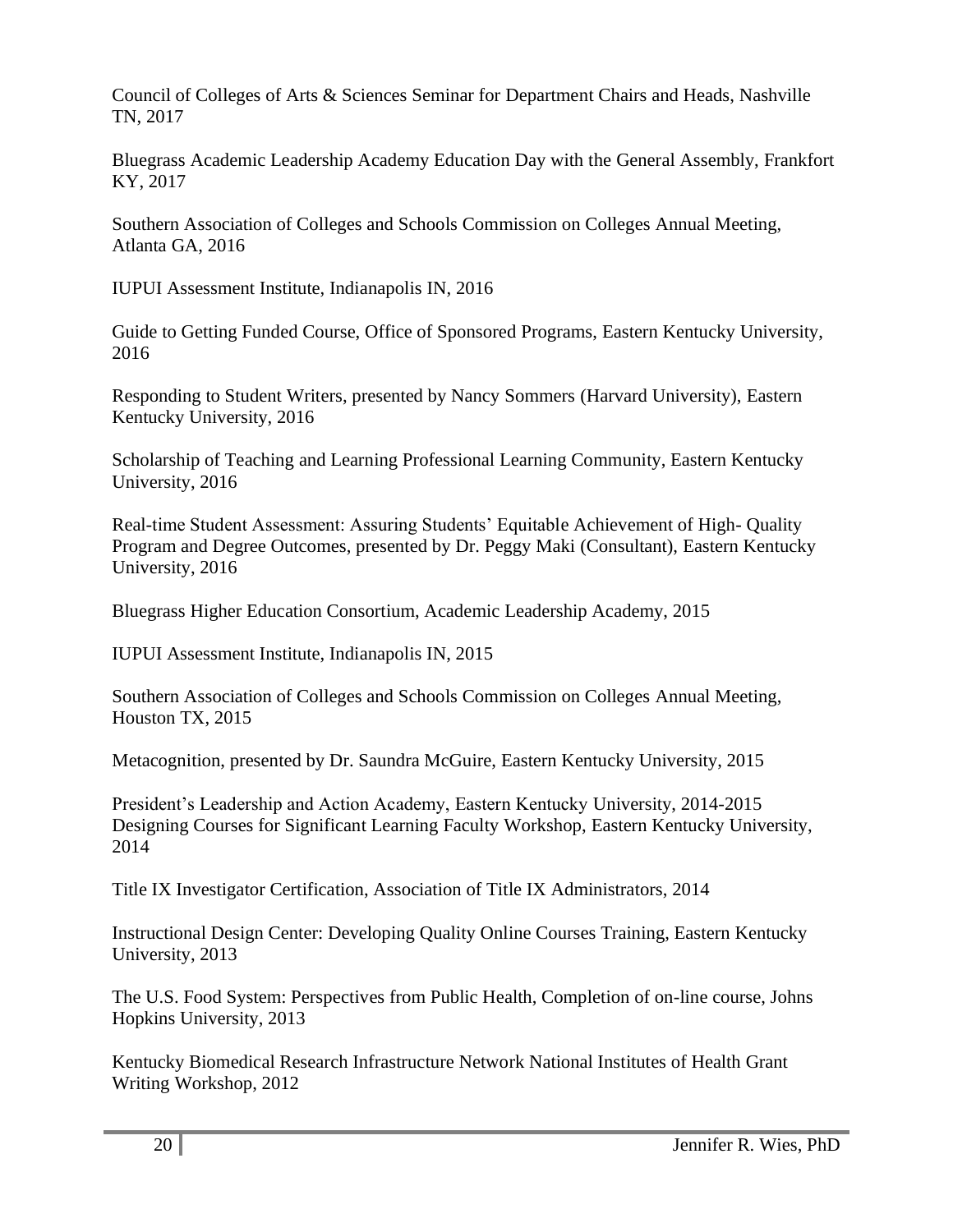Service-Learning Development Professional Learning Community, Eastern Kentucky University, 2011-2012

Critical and Creative Thinking Professional Learning Community, Eastern Kentucky University, 2011-2012

Xavier University Manager-Leader Development Training, 2009- 2010

How Adults Learn, Train-the Trainer, Xavier University Leadership Center, 2009

Women's Institute for Leadership Development, Higher Education Collaborative of Greater Cincinnati, 2008

University of Kentucky Women's Forum, Executive Board Member and Program Committee Co-Chair, 2006-2007

### **HONORS AND AWARDS**

Gender Equity Award, American Anthropological Association, 2019

Diversity Scholar Recognition, 2019

Diversity Scholar Recognition, 2018

EKU First Year Courses Outstanding Instructor Nominee, 2017

EKU First Year Courses Outstanding Instructor Nominee, 2016

EKU Critical Thinking Teachers of the Year Nominee, 2015

Commonwealth of Kentucky, Governor-Appointed Honorable Order of Kentucky Colonels, 2015

EKU Critical Thinking Teacher of the Year, 2014 EKU Golden Apple Award Nominee, 2014

EKU First Year Courses Outstanding Instructor Nominee, 2015

National Science Foundation Short Courses on Research Methods in Cultural Anthropology-Statistics in Ethnographic Research, 2013

*Violence Against Women* 2012 Best Article Award Nominee for "Mobilizing Culture as an Asset: A Transdisciplinary Effort to Rethink Gender Violence," 2013

EKU Critical Thinking Teachers of the Year Nominee, 2013

EKU Outstanding Professor, ConneXtions Annual Faculty Dinner, 2012